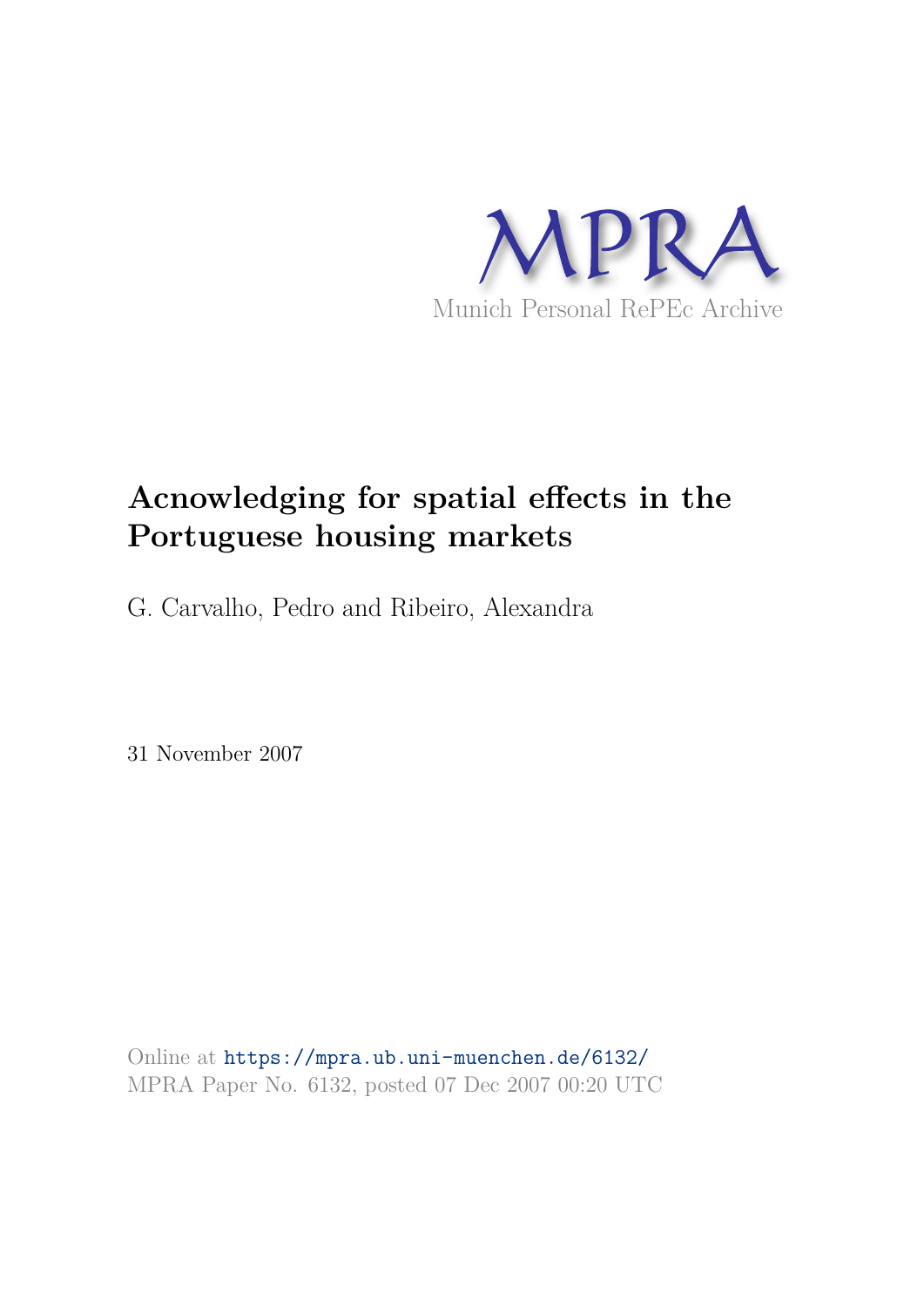Acknowledging for spatial effects in the Portuguese housing market

Pedro G. Carvalho pguedes@ubi.pt Alexandra Ribeiro amribeiro@ubi.pt U. Beira Interior – Covilhã – PORTUGAL

## Abstract

The aim of this paper is to revisit a former paper on the Portuguese housing market (1995), acknowledging for spatial effects in order to interpret housing market changes over 1995-2001.

The paper will include a first section devoted to explain the differences between the OLS regression analysis and spatial econometrics, explaining the theoretical background used to develop a spatial lag model with the same database; the second section will show the misspecification problems we found when we ran the same model for after 1995-1998 databases; the third section is devoted to describe new housing literature findings relating housing market evolution with the macroeconomic cycles in Portugal; as a consequence the fourth section will include the method we developed with recent census data, to explain the evolution of the country macroeconomic cycles and the agents' new behavioural attitudes concerning housing; finally and using spatial analysis we can understand the main changes occurred over the 1995-2001 period.

The evaluation of the results contradicts some mainstream scholar and political knowledge to explain spatial inequalities between coast and interior municipalities. Complexity issues seem to be present when we consider the way different market agents make decisions on housing markets, looking this good either as a place to live or an alternative investment asset. In the concluding remarks we raise some new interesting questions for further research.

*Keywords*: housing markets; spatial econometrics and analysis; macroeconomics cycles; behavioural change; Portugal

JEL: C21 - Cross-Sectional Spatial Models; C51 - Model Construction and Estimation; R11 -Regional Economic Activity: Growth, Development, and Changes; R21 - Housing Demand; E32 -Business Fluctuations; Cycles; D01 - Microeconomic Behaviour: Underlying Principles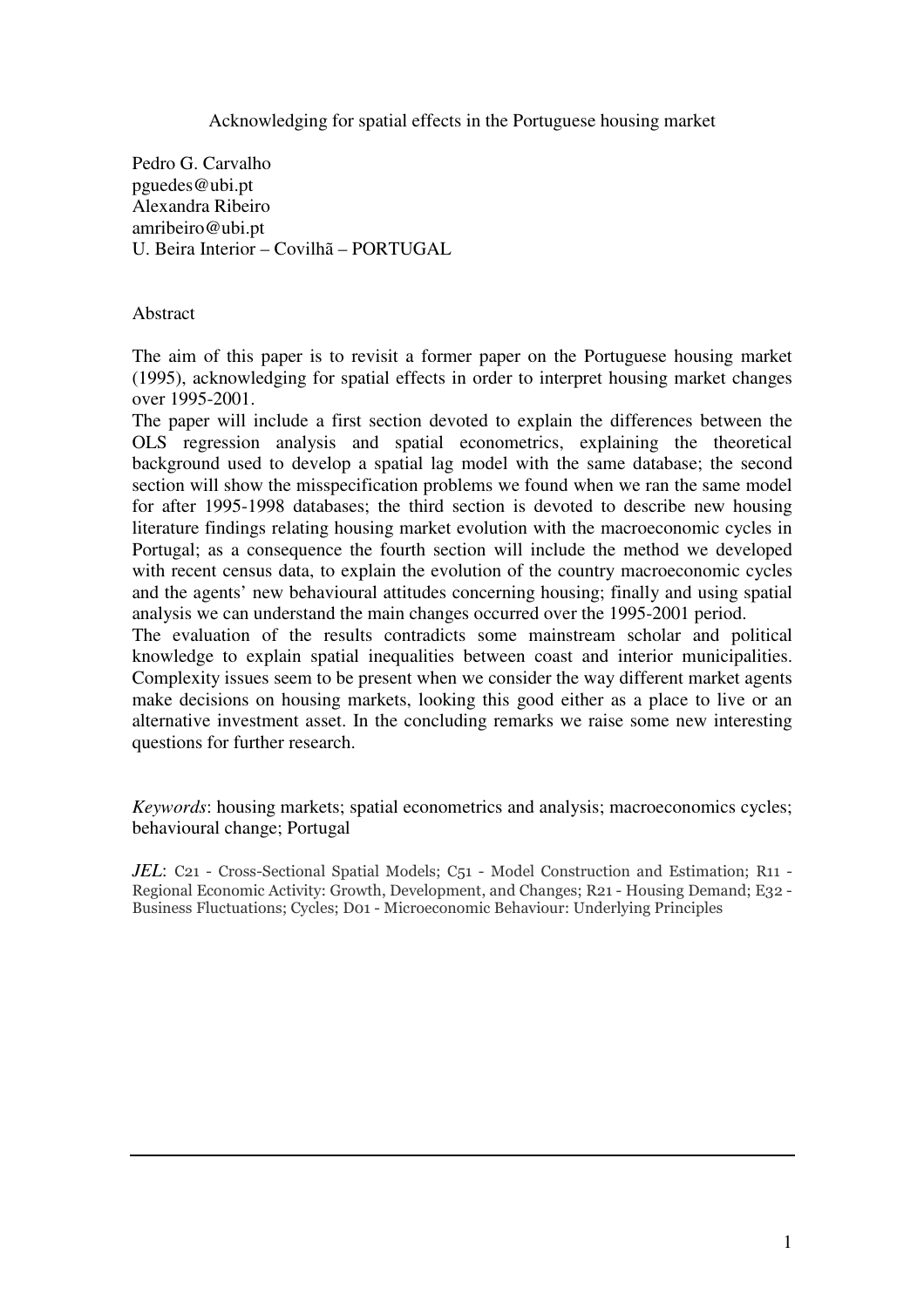Part of the research was done during a visiting scholar period at REAL, University of Illinois at Urbana-Champaign 2000-2001.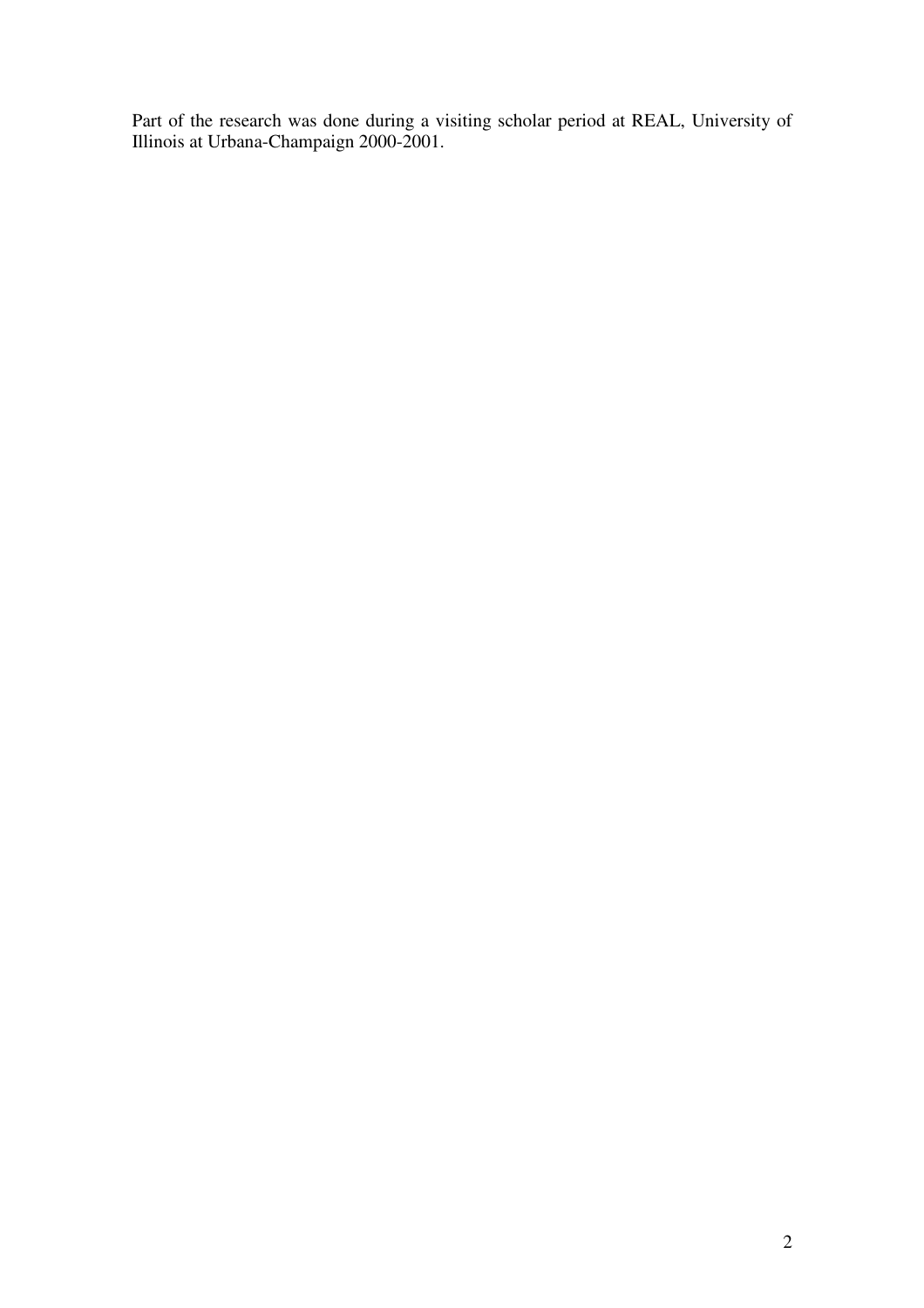# **Section 1 Motivation**

In 1995 we ran a model to explain housing constructed area in Portugal using income proxy, population and housing construction costs as exogenous variables, among others. Introducing some dummy variables for county location pointed out that Algarve and the Coast municipalities revealed a different pattern against the rest of the country. However, heteroskedasticity induced by population was present and some of the variable data could raise reliability problems while statistics about housing was rather sparse and incomplete. At the time, only OLS estimations were made and going through spatial analysis study motivated us to replicate the model, using new instruments, new theoretical background and more powerful software.

In this paper we intend to acknowledge for spatial effects in two different ways:

- (i) Including a new set of tests in order to improve the reliability of all the parameter estimates, looking for model stability over time (1995, 1996, 1997 and 1998) although using the same data and model specification;
- (ii) Building and using different variables for 1995-2001, to understand the changes and be able to raise some new theoretical hypothesis for what happened in the Portuguese housing market.

Most of the experiments were carried out using GeoDa 0.95i software.<sup>1</sup>

# **The basic model**

Is there a difference between housing prices across the  $305$  counties in Portugal?<sup>2</sup> As data on housing prices are not available we had to approach housing demand through quantities (square meters) of housing constructed area, implicitly assuming that Portuguese people will construct more where prices were lower.<sup>3</sup>

The model can be described in a summary table as follows:

 $\overline{a}$ 

 $<sup>1</sup>$  Free available in http://www.</sup>

<sup>&</sup>lt;sup>2</sup> In the empirical design here presented we used data just for the 275 continental counties (out of 305), so we could compare the results with spatial econometric modeling. In fact, spatial analysis doesn't allow including isolated objects, which will be the case of island counties (the other 30).

<sup>3</sup> Data base in INE (1960-1999). Estatísticas da Construção e Habitação, INE. .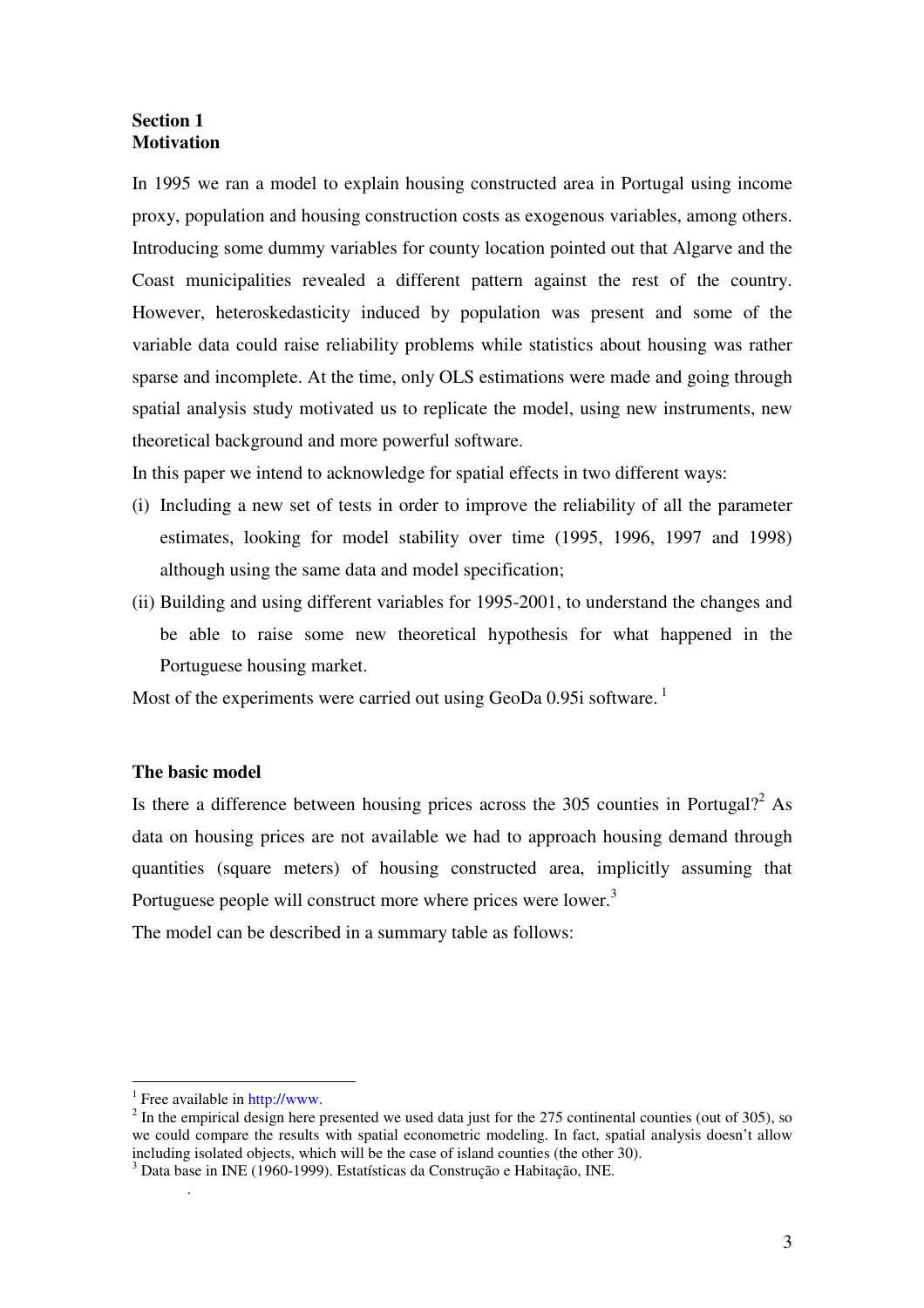| <b>Variable</b>  | <b>Units</b> | <b>Main symbol</b> | Log form    | Per capita      | <b>Description</b>                      |
|------------------|--------------|--------------------|-------------|-----------------|-----------------------------------------|
| Housing          | Sq. meters   | A                  | LA          | <b>LAPC</b>     | Number of residential housing           |
| constructed area |              |                    |             |                 | square meters constructed per           |
|                  |              |                    |             |                 | municipality during the year            |
| Income           | \$           | <b>INC</b>         | <b>LINC</b> | <b>LINCPC</b>   | Proxy (automobile tax) of income per    |
|                  |              |                    |             |                 | municipality during each year           |
| Population       | Number of    | P                  | LР          | <b>INVP</b>     | Resident population.                    |
|                  | individuals  |                    |             | (inverse)       | Census data for 1990                    |
| Cost             | \$/sq. meter | Cost               | Lcost       | Lm <sup>2</sup> | Data from National Statistics Institute |
|                  |              |                    |             | (per sq.meter)  | Local authority's annual reports.       |

**Table 1 – Cross section model for 1990** 

The model was first estimated in absolute values and after transformed in per capita and/or square meter costs, ending up in the logarithm form:

$$
lapc_{it} = lincpc_{it} + linvp_{it} + lm^{2}_{it} + \varepsilon_{it}
$$

where  $i = 1,....275$  and  $t = 1990$ 

Results are shown in table 2:

#### **Table 2 – Results for the cross section model (1990)**

 $R^2$ *adj* = 0,597 and White  $\chi^2$  (13) = 0.0000

| <b>Variables</b> | <b>B-Coefficient</b> | t - statistic | <b>Probability</b> |
|------------------|----------------------|---------------|--------------------|
| Constant         | 2,292                | 5,95          | 0,0000             |
| linvp90          | $-0.095$             | $-3,82$       | 0,0000             |
| lincpc90         | 0.455                | 7.19          | 0,0000             |
| Im290            | $-0.492$             | $-7,33$       | 0,0000             |
| DummyALG         | 0,697                | 4,08          | 0,0000             |

As we can see built per capita housing area (*lapc<sub>it</sub>*) was positively dependant on income, population (negative sign due to the inverse) and location in Algarve region (south tourism coast); negatively dependant on construction costs, which is consistent with economic theory.

Regressing the dependant variable on the population and the squared population we find evidence for marginal effects because there is a threshold for the rise of housing construction with the population increase, *e.g.*, after a certain demographic size there's a marginal decreasing effect (negative sign of the coefficient), so we could suspect that high and low dense municipalities show different patterns for housing construction. However we could not know about the possible correlation between housing construction in each municipality and the constructed area of its relative neighbours.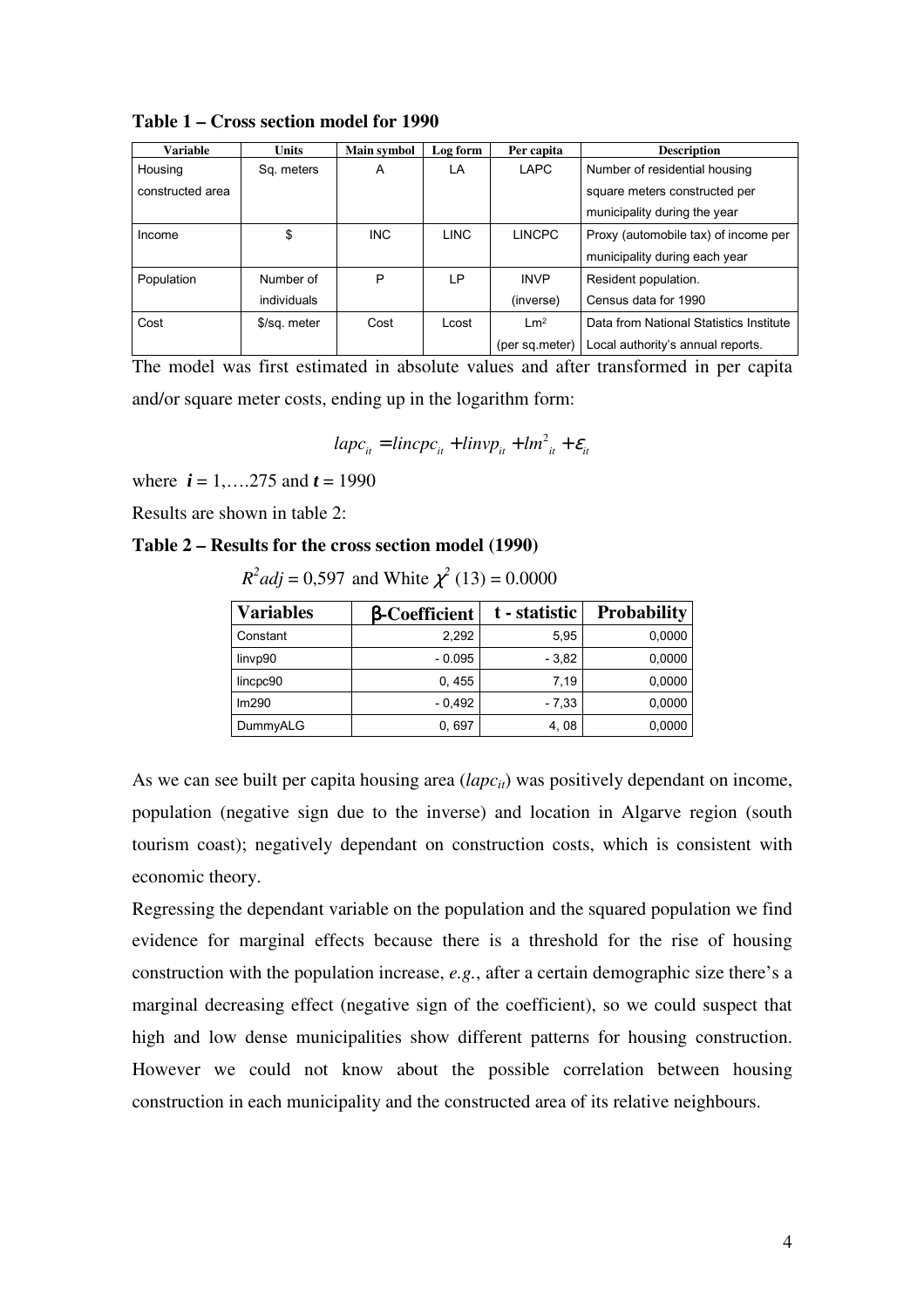This is a good reason to update the same model and to proceed with other theoretical studies in which we were involved such as (Carvalho, 1998) where we claimed for the need for local housing policies; Portugal is a very small but heterogeneous country.

## **Section 2**

#### **The role of spatial analysis**

Mainstream economic studies are usually focused in agents: each *agent* looks around him and makes his decisions considering all the other variables as if they were exogenous. But one must acknowledge that her decision will affect *other agent* decisions (among others see Wasserman and Faust, 1994; Willer, 1999; Capello, 2001), therefore social interaction becomes crucial and has to be endogeneized in econometric modeling (Anselin, 1999).

In the literature we can find several examples where this issue is addressed, *e.g.*, it does exist social interaction where endogenous and exogenous variables are highly correlated (Manski, 1993) or (Durlauf, 1999); neighborhood effects (Morenoff and Sampson, 1997); economies with strategic interaction (Brueckner, 2003, 2006); spatial externalities, agglomeration and spillover effects (Krugman, 1994).<sup>4</sup>

As known a number of economic policies are explicitly spatial. Housing policy is the case in the US where mortgage is non discriminative across states and banks are obliged to organize personal data for law enforcement purposes; health care/prevention, marketing business, elections, crime, environment and so forth, are also examples to be analyzed attending to spatial occurrences.

Using spatial frameworks it is not plausible to assume that an 'individual' behavior is not able to receive influence from any other neighbors. Spatial dependence is the rule and we know that closer the 'individual' is to others the more she depend on them (Anselin, 1999).

But 'closeness' in space has to be precisely defined<sup>5</sup>, hence we need some metrics to arrange data in such a way that we can decrease the dependence effect. In other words we have to know the structure of the space so we can let dependence's influences apart. Still following (Anselin, 1999), in spatial referenced data each attribute is always

associated with location, which is known as the contiguity problem; objects can either

 $\overline{a}$ <sup>4</sup> For further review there is a very recent NBER paper by Scheinkman, José A. (accessed 2007) Social Interactions \_ Princeton University and NBER.

 $^5$  Other closeness definition is used in social network analysis, where the main idea is that node  $a_i$  within a network is considered as central if it can easily interact/communicate with all the others, in the shortest path through other well connected actors Wasserman, S. and K. Faust (1994).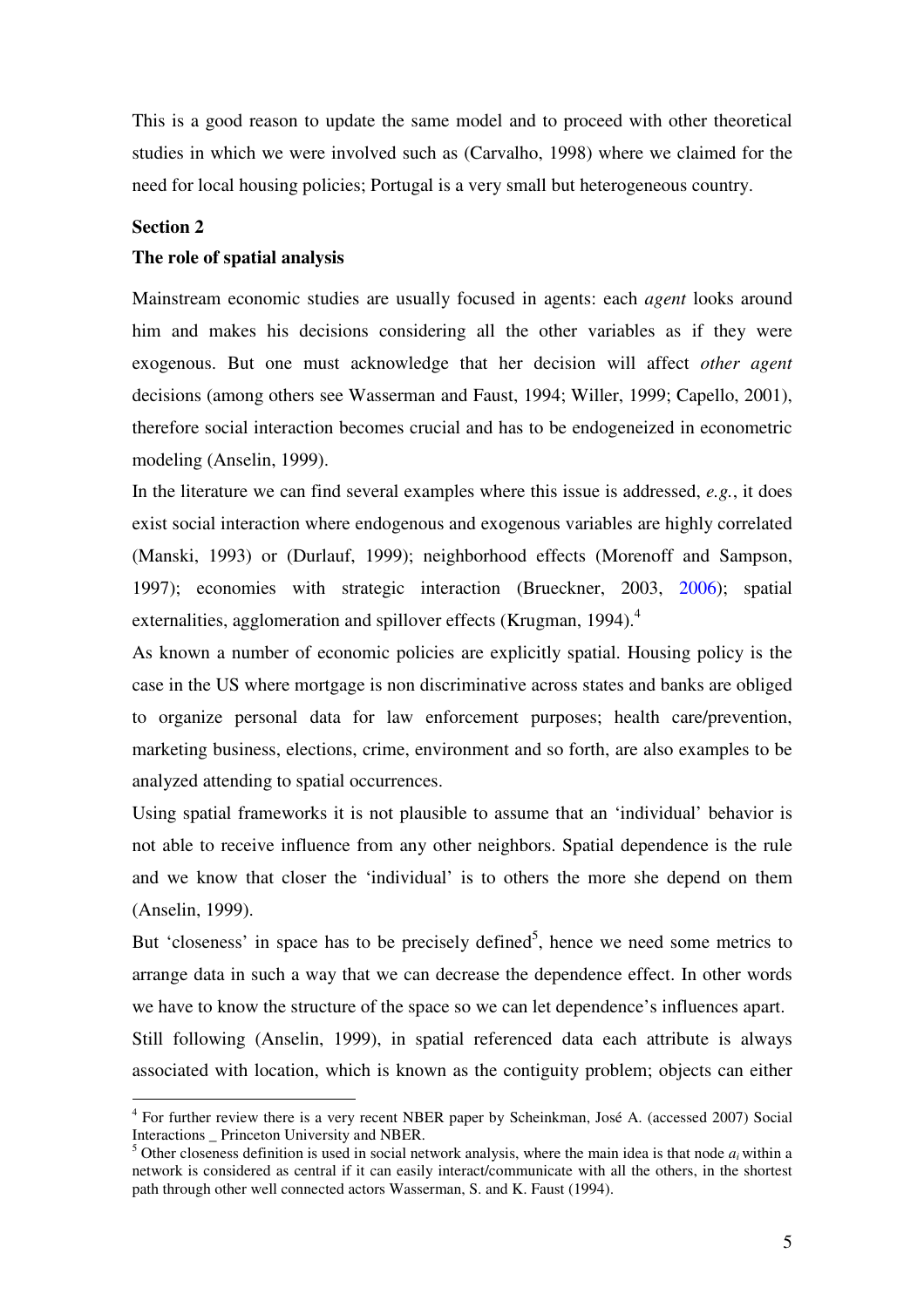be *points*, defined by coordinates (*x, y*) – such as in cities, stores, crimes, accidents, etc.; *lines*, defining arcs from node to node – such as road networks, transmission lines or *polygons*, as series of connected arcs – such as the boundaries of counties, states, census tracks.

But when we deal with counties, municipalities or towns it can happen that the entire sample is located in the same neighborhood and thus, the sample will not represent the distribution in the location. In this case we should be sure that, none sub-location would be let far apart, therefore the sampling rule should attend for location factors too. For instance, looking for spillover diffusion if one picks up the wrong villages, she will not observe interaction effects. In this case she will have to measure a radiant of interaction first and then, cluster the observations.

If we want to correct for spatial correlation in an event we should avoid spatial autocorrelation among observations and we want them to be far apart (*e.g.* do not ask two people from the same family). The same applies if we want to capture spatial or network autocorrelation, but here we should cluster the sample. When we do not choose the points (in regional-lattice data) they are discrete observations and not a sample, then we need to consider the neighbors. Studying a phenomenon we should follow the required path: to look at the structural part of the phenomenon otherwise; if there is no pattern it means the phenomenon is randomized and spatial analysis do not apply then.

# **Spatial effects – theoretical considerations<sup>6</sup>**

In spatial econometrics each observation is unique so it doesn't help very much in the sake of significance to add new observations as in OLS estimations. However, it does not mean that everything is different from everything else (complex structure definition) and we should restrict some categories. In urban economics, for instance, we know that some observations follow a certain pattern; this is the case for 'distance to the CBD'; therefore, as the distance of the CBD increases it will decrease model validation. This is the heteroskedasticity problem and we should turn it as a function of a geographical variable.

 6 This section closely follows Anselin 2000's Spatial Econometrics classes at U. Illinois at UC.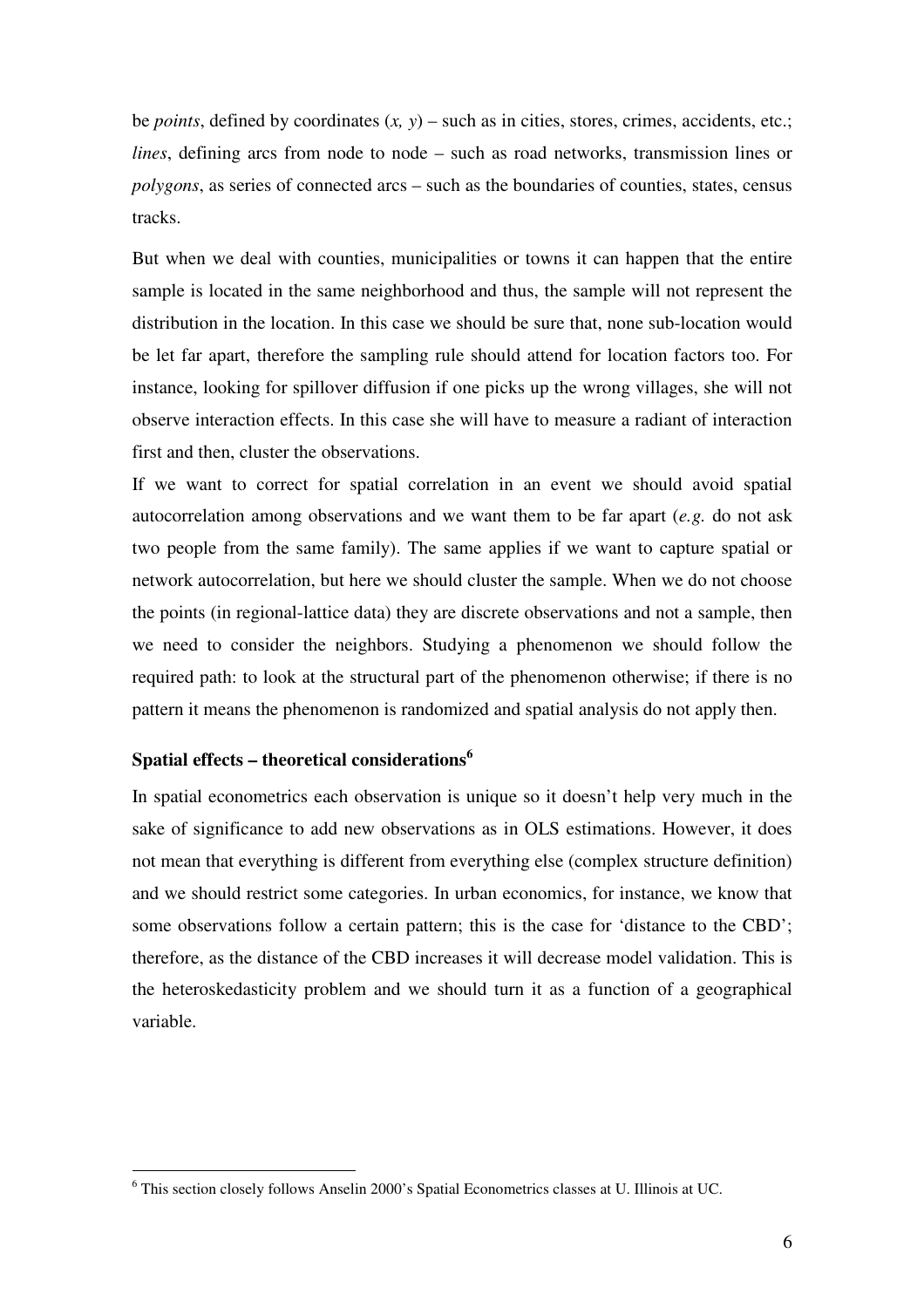#### a) Spatial dependence

In time series we have lags to explain  $Y_t$  and  $Y_{t-1}$  where the subscript  $t-1$  stands for the previous observation. Instead, in spatial data *t-1* stands for the neighbor observation. But then which neighbor are we referring to?

Complexity comes from the two-dimensional and multi-directional aspects: which neighbor and which influence direction?. If observations are too correlated, we will have less information than the *N* observations in the sample. In cases where we have substantive spatial dependence we should add a new variable, including *Wy* as explanatory variable in the model. In the case we want to correct for spatial spillovers, spatial dependence will be a nuisance in the model and we have to correct the error term to improve precision distinguishing structural dependence from contagious effects. In a cross sectional data, it could be something identical to interpret the phenomenon through a unique picture, as when we are looking to a football game picture and have to guess what are the players' movement (attack, defense?). Each observation is equivalent and gives us the same equivalent information.

# b) Specifying spatial dependence

Usually we have two techniques to deal with: contagion and apparent contagion.

In a disease – we want to know if one contagious the others (contagion), while if there is an event we want to know which is the responsible for them all, *e.g.* pollution, radioactivity (apparent contagious).

In a spatial lag problem we want to know how the dependant variable depends on the value of the neighbor (closest and distant) variable, and the  $+$  or  $-$  signs will tell us about the kind of reactions. If we want to correct the spillover effects, we want the error term to be the lowest possible, and then we should explore the error term in order to separate the two types of effects.

How should then we specify the models?

In lag dependence models we do it including *Wy*, where the new variable expresses an average of the *n* considered neighbors according to defined criteria. Then the model *Y =*   $XB + e$  will get a new form  $Y = rWy + XB + e$ , where the *r* coefficient will measure the strength of autocorrelation. If *r* is near 1 we have perfect autocorrelation. As neighbors are defined ex-ante, we 'clean' the structure from the spatial autocorrelation.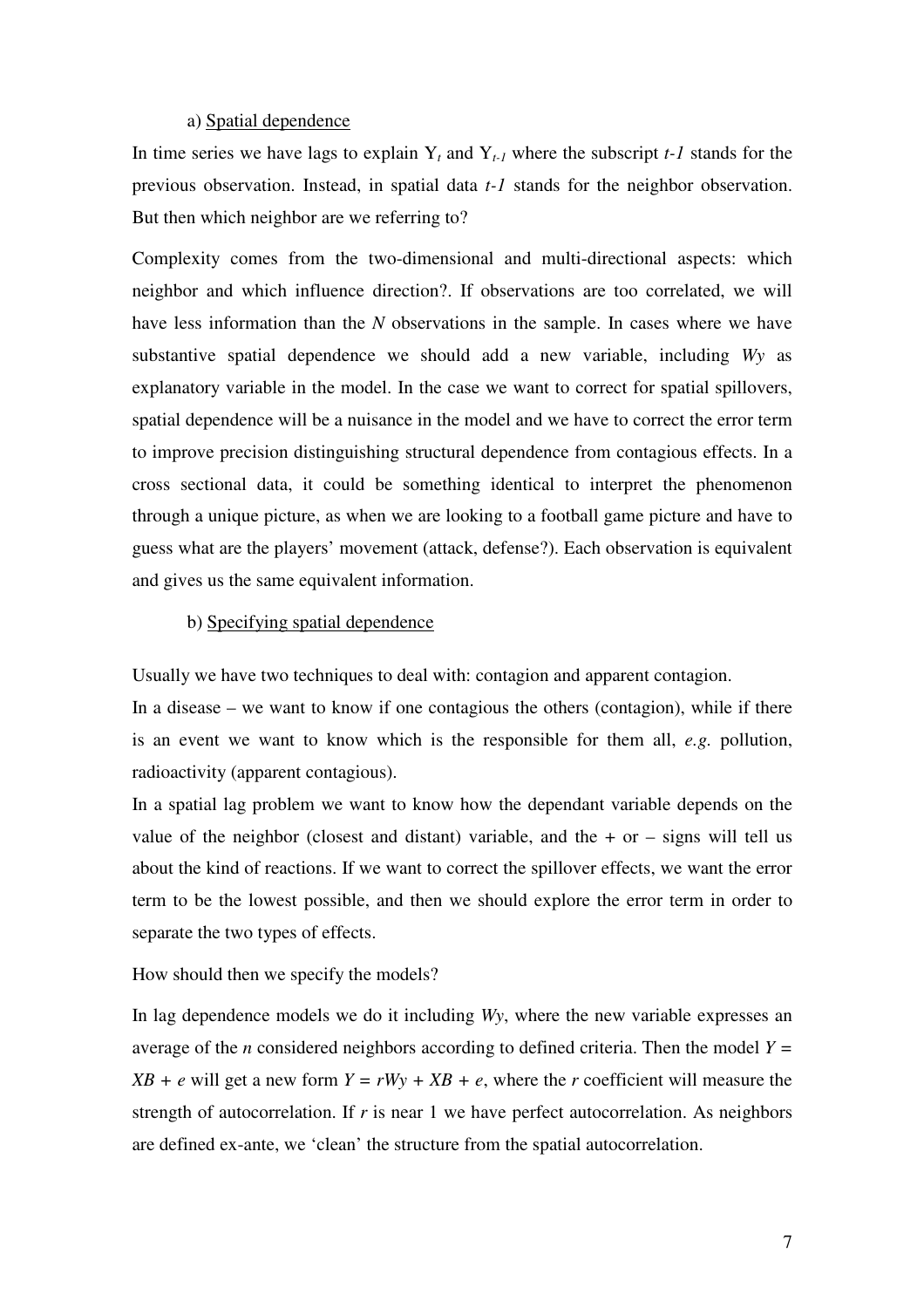Because of interaction effects, the *r* coefficient goes together with *W* and so it can reach the maximum value at 1; however, the minimum value can be less than  $-1$ .

## c) Interpretation of spatial lags

The first thing we have to be sure is that the unity of observation is the same that the theoretical unity. Studying illnesses at the county level we should be aware that the contaminated are not counties and vice-versa. If we have a phenomenon in a particular cluster and we use a grid rather than this cluster, there will have a lag. But we can get rid of the lag, just by changing the scale. In this case we have just a scale problem and not an interaction problem. We call this process 'data cleaning', looking at the scale and not overselling the results.

## d) Interpretation of error terms (specification problem)

In error term we have got the problem of the non-observed effects. If we bring some of them to the model, there the correlation could be gone. It means that we were considering a misspecification error in the model. But if we ignore space we are ignoring a meaningful variable. To look for missing variables is always a useful exercise; even if we loose some model efficiency we will gain robustness for the theoretical explanation.

Spatial econometrics shows us the difference between structure and spatial dependence.

#### e) Structuring spatial dependence

The main question is that we have two dimensions to model with one data set and the goal is to know which locations (among *i, j)* do interact.

We have *N* observations to estimate  $N^*(N-1)/2$  interactions and the more we add observations, the less information we have, because the number of interactions will rise exponentially. Therefore we need to impose 'some' kind of structure and diminish the sample so we can decrease the interaction even knowing that there's no ideal structure. It is known that gravity modeling is used to define distance. In social networks, the point or location does not deal with the same concept of distance; location within the social network is the important thing (Carvalho, 2002).

As space is inter-correlated we have multi-dimensional correlation in the same framework, hence we must define a pattern (those that are correlated) and assume this is the structure. Doing so, we reduce it to one-dimensional problem.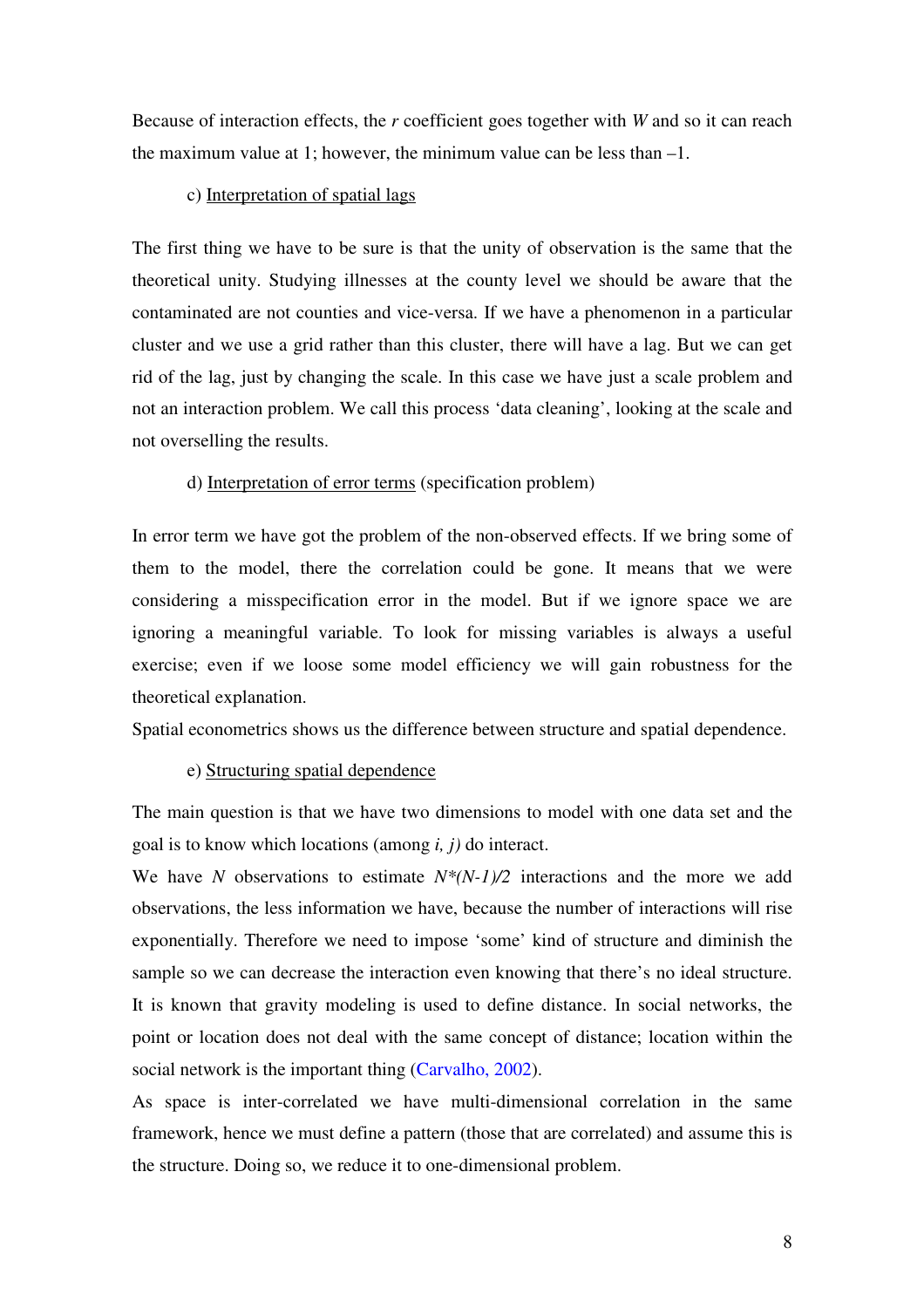#### f) Spatial weights

The first thing we have to do is to define county neighbors. For each location *I*, we define the *W* matrix of neighbors, adopting the convention of 1 for neighbors and 0 for non-neighbors. Each location is considered a 0 to itself (there's no reflexive locations). There are three main criteria to define neighbors.<sup>7</sup> When we are defining neighborhood through boundaries, we will get a symmetric matrix *W*, because if *i* has a common boarder with *j*, then *j* has the common border with *i*. 8

#### General spatial weights

Cliff-Ord weight matrix is defined as the one reflecting the potential interaction between two regions, with  $W_{ij} = (1/d_{ij})^a * (b_{ij})^b$ , where distance is (*d*) and boundary is (*b*). The distance parameter is negative, because interaction tends to decay with distance.

These weights may contain parameters like scaling factors and weights. Anyway, whenever this is the case we should consider only one of them. Either we fix the factor and go with weights or then we fix the weights and move the scaling factors. But as we know, distance does not work properly all over the locations (*e.g.*, counties that are very large and other that are very small). If we choose the shortest distance it could happen that a large county will have no neighbors. In this case we should use the *k-nearest* neighbors (independent of the distance each state has to have  $k$  neighbors). <sup>9</sup> We also can use economic weights, blocking the structure by income/capita similarities, by employment measures and so forth. But whatever the criteria we use, it is important to acknowledge that this will drive the results and becomes essential to the interpretation.

#### Row-standardized weights

 $\overline{a}$ 

All the *W* matrices should be comparable so the sum of *W* should equal 1. It means that the more neighbors we decide to impose, the lower will be each individual effect, or if we decide 4 neighbors it will mean that each one of them will be weighted by 0,25 and deciding for 5 neighbors with no considerations about their size, it will decrease the individual effect to 0,20.

 $<sup>7</sup>$  GeoDa software defines them automatically: ROOK, those which have common boundaries; BISHOP –</sup> those which have corners with the location and QUEEN – both corners and common borders.

<sup>&</sup>lt;sup>8</sup> If we define migration flows, then it could be non-symmetric, because people living from one region to another do not have to be the same then the reverse direction flow. We are imposing a structure and we should see if it's adjustably defined, reason why specification is very important.

<sup>&</sup>lt;sup>9</sup> This is not the case for Portugal and the study we carried on.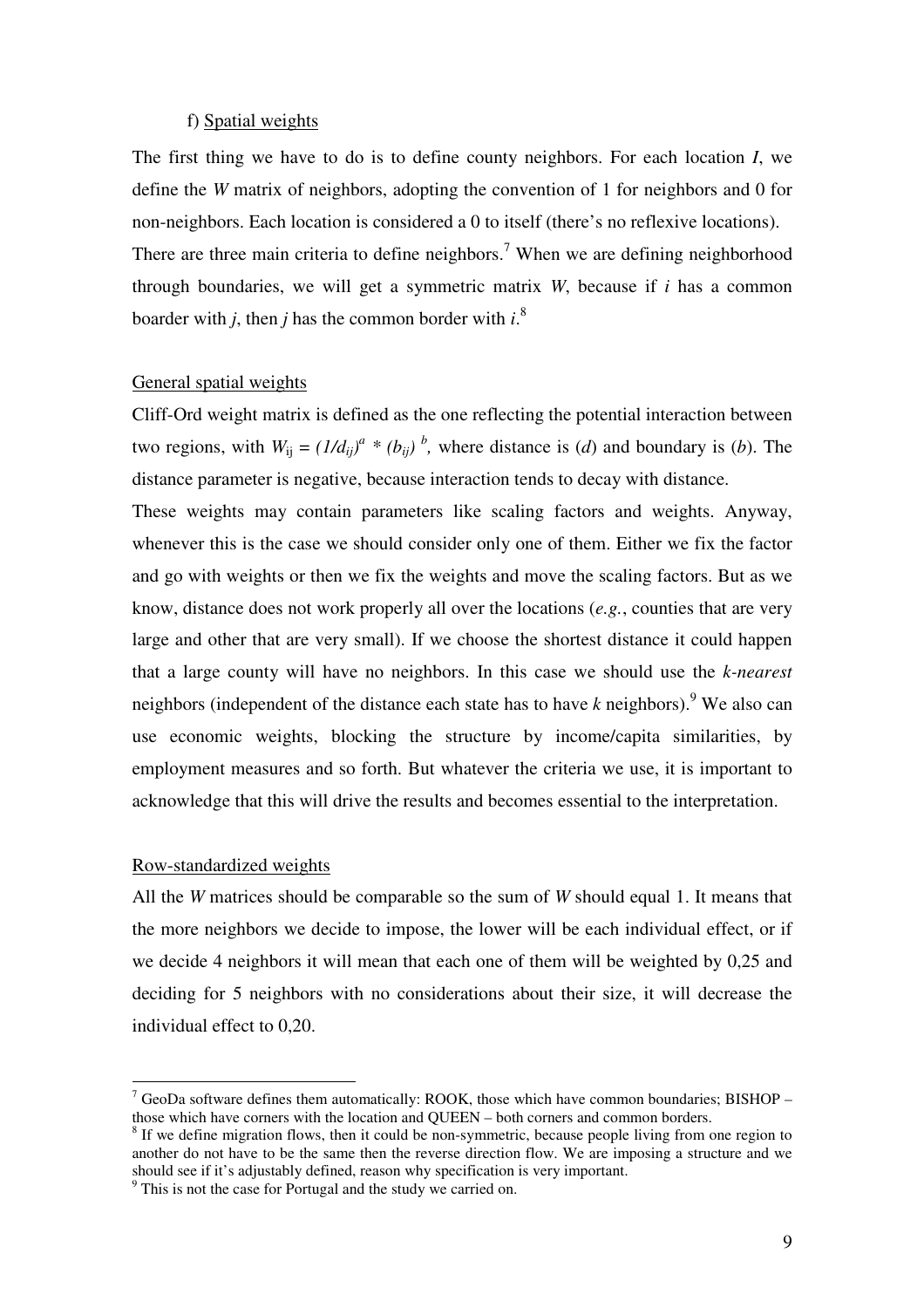If we attend to the number of neighbors and their geographical size, we have to re-scale them in such a way that the sum of *W* still equals 1.

# Spatial Autoregressive coefficients

What will it happen to the model if we change the weights?

We must not forget that for  $r$ , there are asymmetric effects, going from less than  $-1$ , up to +1. The more neighbors we will consider the lower value we will get for *r*. And in spatial regressions, correlation has not the conventional tradition of a high  $R^2$ , and we can have meaningful econometric results with very low values for  $R^2$ .

# Characteristics of Spatial Weights

In spatial econometrics it is very important to clearly acknowledge what it's being done, hence it is reasonable to check the *W* matrix in several forms. First of all we must check if there are no islands, which means, any location with no neighbors.<sup>10</sup> If they exist they must be excluded from the data, because they have no (contiguous) connections, so they do not interact with other locations. In the *W* output we can check it looking at some statistical results (frequency of connections, number of islands, number of strongly connected, etc.).

# Higher order contiguity

 $\overline{a}$ 

Similarly to social network analysis, we face a difficult problem in spatial contiguity that we do not have in regular time series. While in time series we have sequences of data, such as 2000 is preceded by 1999, 1998 and 1998 and 1999 can not be just one time-lag from 2000, in spatial data it is possible that two observations appear to be one dimension-lag from the same location. Therefore we must use the recursive definition (or step path concept):

```
j is contiguous to i in order p
j is first order contiguous to k 
          k contiguous to i of order p-1.
```
This is known as the concept of redundancy. Because 5 can be first order contiguous of 1; but as the relation is interactive, 1 is first order contiguous of 5. In this case 1 is second order contiguous of itself (through 5).

In spatial econometrics we have to skip redundant contiguities, otherwise we are overlapping neighborhoods and committing a misspecification error.

 $10$  In this case study this is the reason why we considered just 275 out of 305 municipalities, once 30 are the islands of Azores and Madeira.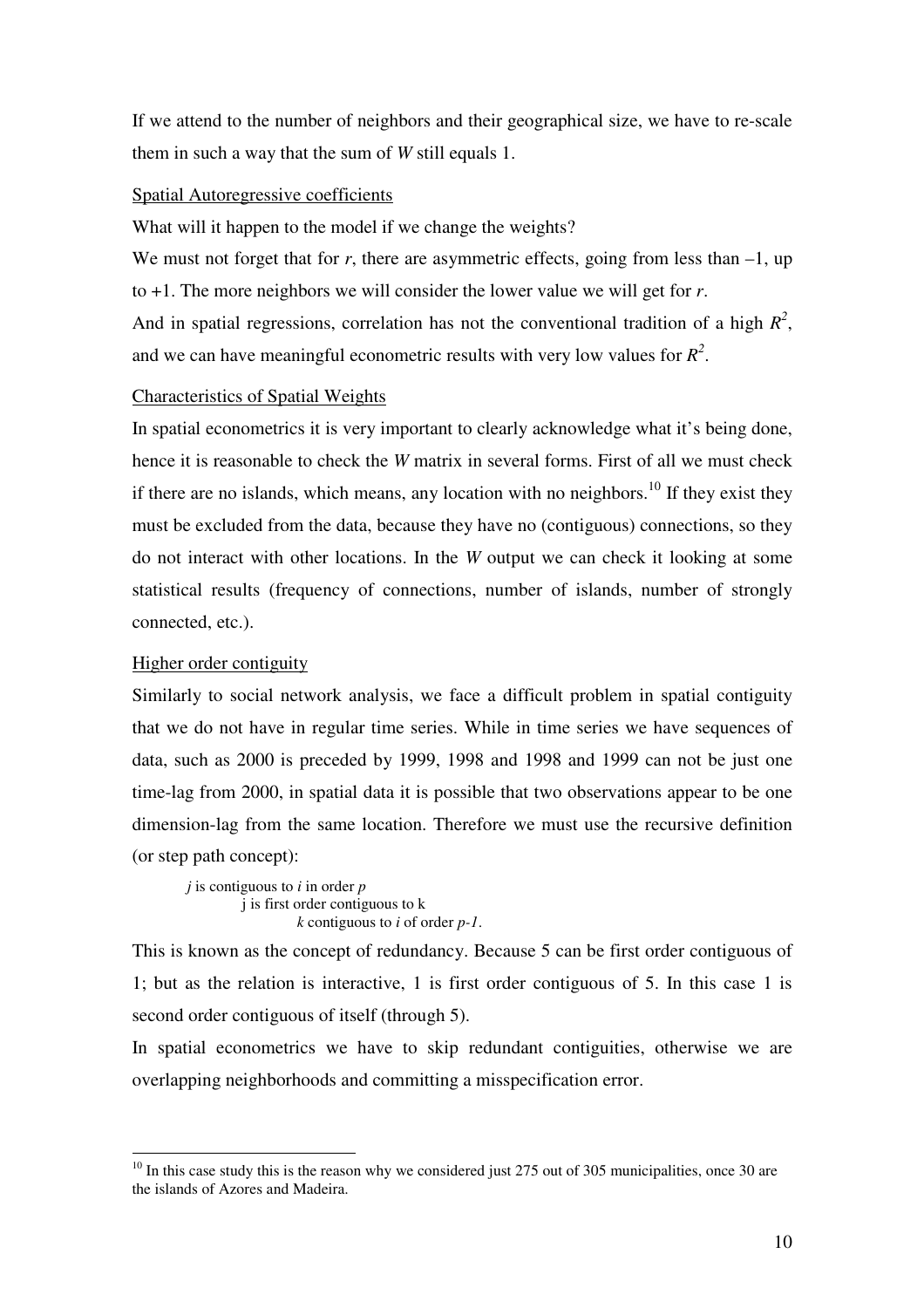The way to deal with it is to calculate the square of the contiguity matrix. That will tell us the number of steps to get the interaction: if they equal 1 it is important and if they are greater than 1, they should be excised.

## **Section 3**

 $\overline{a}$ 

# **Revisiting 1990's model<sup>11</sup>**

## Selecting he meaningful spatial regimes

The first thing we have done was to create six spatial regimes to chose two of them, those that fitted the country and presenting the best results (magnitude of explanation and higher *t*-values), respectively ALG (municipalities located in Algarve region) and COAST (municipalities with Atlantic border).<sup>12</sup> The ALG and the COAST regimes contain the municipalities with Atlantic coast, which means that they partially overlap reason why we never used them together.

Spatial ANOVA for 2 spatial regimes

There is a highly significant difference between the average of the dependent variable between the two regions (ALG, 3 times more than non-ALG and COAST, 1.5 times more than non-COAST). Those were the chosen regimes for all the following experiments.

Testing for Heteroskedasticity using regimes

The basic model presents values for adjusted  $R^2$  of 0,579 and 0,540 (COAST and ALG respectively); all the variables are significant at a  $p<0.01$  although the variable for population - *linvp90* - has not the expected negative sign due to the marginal effects we explain before. We will get to this later (p.12).

The null hypothesis for error normality in both regimes is rejected (Jaques-Bera test with very low probability values).

The null hypothesis for homoskedasticity is clearly accepted in both regimes, considering the Koenker-Bassett test (probabilities of 0.76 and 0.79). However, the results are different for individual coefficient stability. In fact, stability for housing cost is rejected in COAST regime, which leads us to abandon this regime in the final model.

 $11$ <sup>11</sup> The software used for the results in this section were ArcView 3.2. and SpaceStat.

 $12$  The other four regimes referred to LIT (coast, including the set of the counties within a certain distance from the west coast of the country); CDIST (the 18 administrative counties); AMP and AML (metropolitan areas of Porto and Lisbon).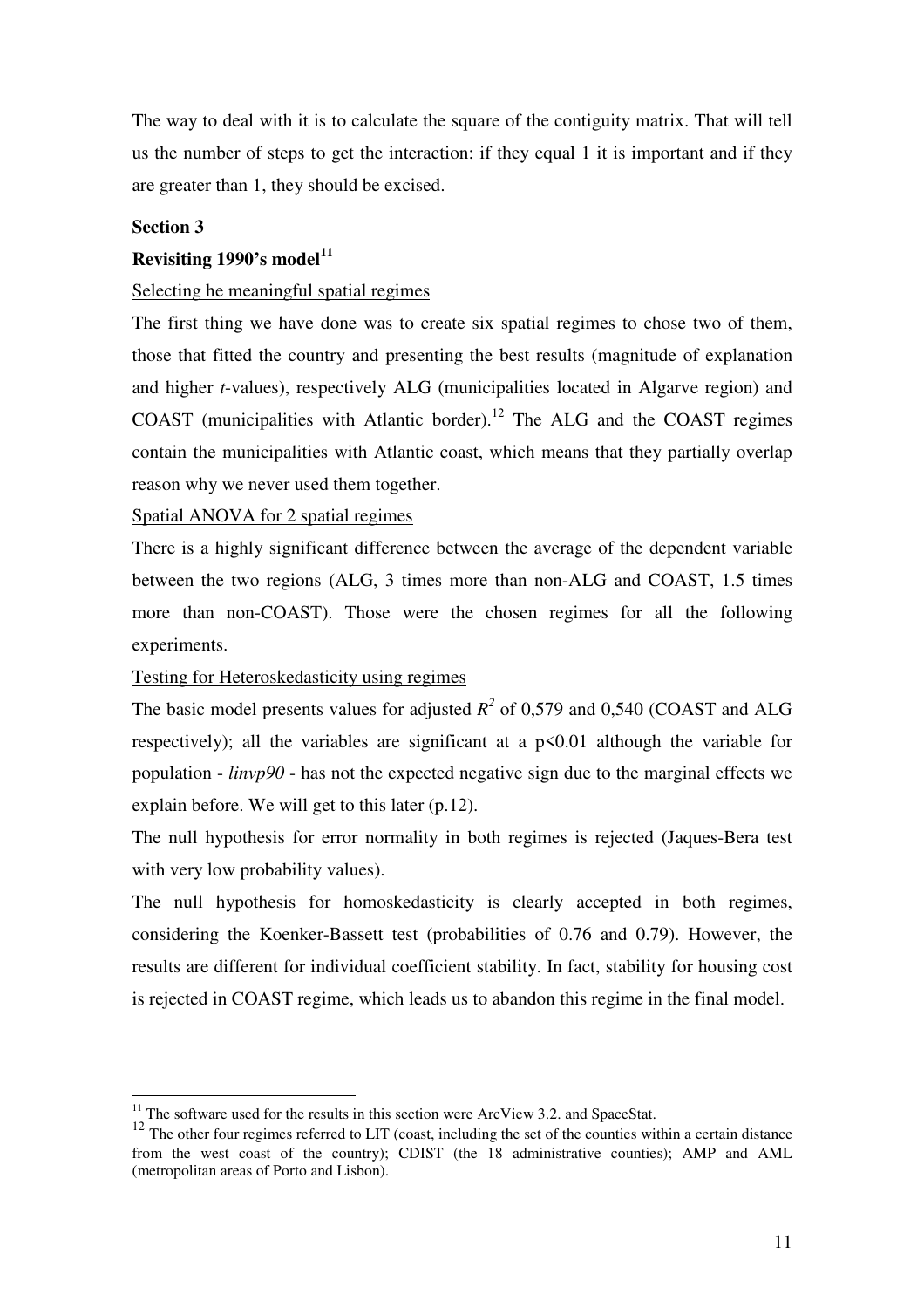# Spatial homogeneity

Using the spatial expansion model  $(1<sup>st</sup> order)$ , heterogeneity is the rule with exception for the variable population in both regimes and heteroskedasticity is still remaining. Using the spatial expansion model  $(2<sup>nd</sup> order)$ , heterogeneity disappear (exception to the constant) and heteroskedasticity is still present.

# Spatial Weights

In order to run spatial analysis, we created several weight matrices  $(W_{it})$ .

In Table 3 we show the results (just the probabilities) for seven *W* matrices:

| <b>Diagnostic</b> | rook     | queen    | <i>invd1s</i> | $kn$ $3$ $3s$ | $kn$ 3 $2s$ | $2_{-2}$ | $2_{-}3$ |
|-------------------|----------|----------|---------------|---------------|-------------|----------|----------|
| Moran's I         | 0.003312 | 0,003335 | 0,000000      | 0,008665      | 0.010042    | 0.000002 | 0.000689 |
| (error)           |          |          |               |               |             |          |          |
| LM (error)        | 0,006769 | 0,006840 | 0.000916      | 0,014659      | 0,015393    | 0.000014 | 0.002379 |
| Robust LM         | 0.267000 | 0,278842 | 0.497805      | 0,374953      | 0.349358    | 0.946761 | 0.427486 |
| (error)           |          |          |               |               |             |          |          |
| K-R (error)       | 0,012743 | 0,014310 | 0.906666      | 0.077545      | 0.309251    | 0.000403 | 0.000028 |
| $LM$ (lag)        | 0.000006 | 0,000007 | 0.00000       | 0,000057      | 0,000088    | 0.000000 | 0.000001 |
| Robust LM (lag)   | 0,000147 | 0.000171 | 0.000067      | 0.000892      | 0.001274    | 0.000100 | 0.000078 |
| LM (SARMA)        | 0,000019 | 0,000022 | 0,000001      | 0,000204      | 0,000296    | 0.000000 | 0.000004 |

**Table 3 – Results for the Weight matrices** 

To chose the adjusted matrix we looked sequentially at Moran's I probabilities, LM (error and lag), Robust (error and lag) and LM (SARMA).

The conclusion is that the *spatial model* should be the correct specification in this case, once though the LM (error) presents low probabilities and the robust LM never indicates that possibility. The 1990's model remained significant for the spatial lag with the two referred spatial regimes; however, probabilities are slightly greater overall.

Nevertheless heteroskedasticity still remains after running the (FGLS) model and the Wald test they do not allow us to reject the null hypothesis of homoskedasticity in both cases, although for a strict margin.

Spatial Lag and Spatial Error models

We estimated both regression models for *lag* and *error* dependence and the results indicate that:

- (i) Spatial lag is significant with  $\rho = 0.869$ , with no heteroskedasticity for the COAST regime; there is no spatial autocorrelation remaining in both cases, once the Likelihood Ratio rejects the null hypothesis of  $\rho = 0$ ;
- (ii) Spatial Error model presents significant  $\lambda$  estimates, but heteroskedasticity and spatial autocorrelation are still remaining in both regimes.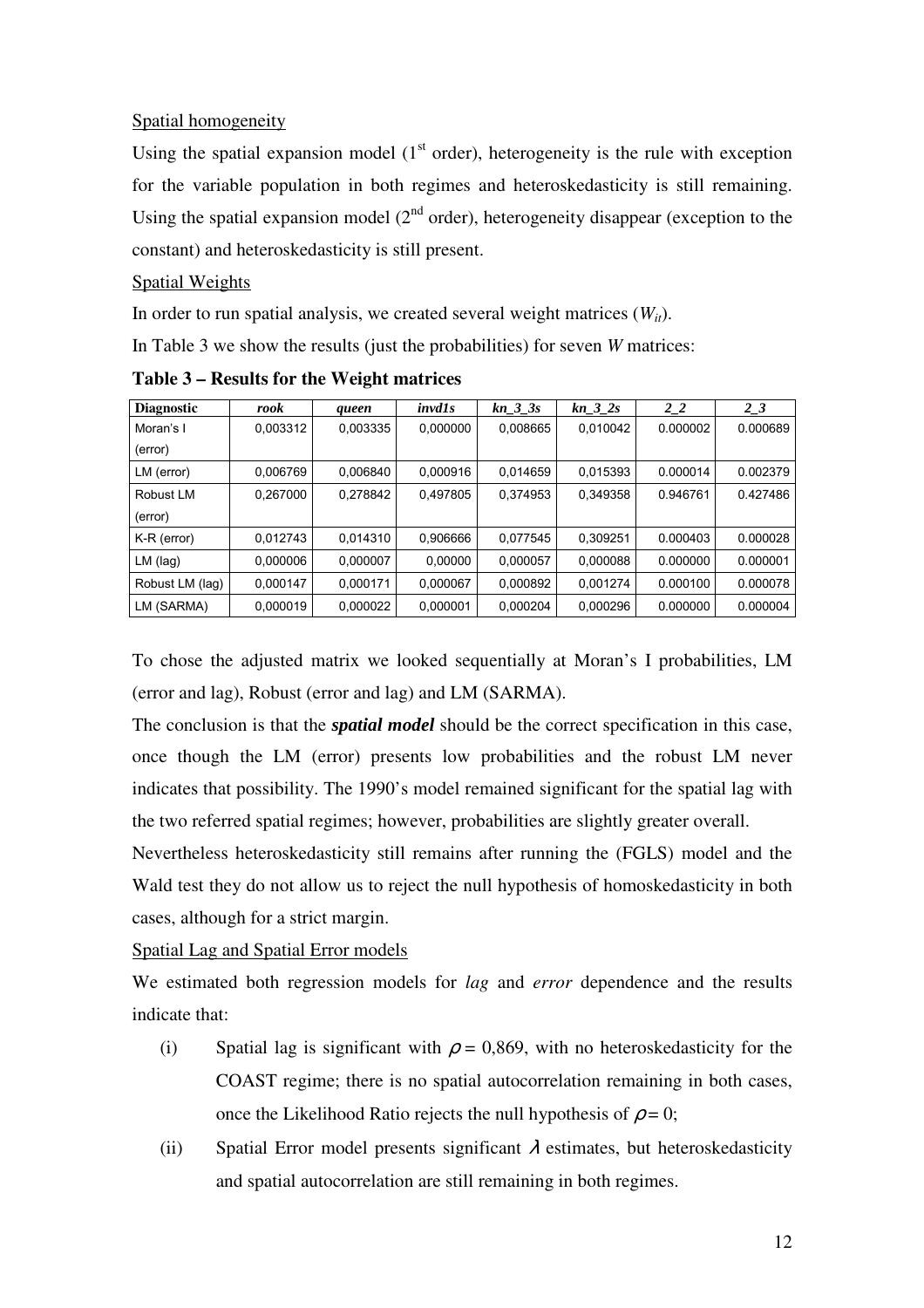After these results, we concluded that the best-fit indicator for all the models is the spatial lag model with the regime COAST.

# **Comparative results – acknowledging for spatial effects**

Comparing this spatial model with the 1990's OLS estimation, we loose some fitness (LIK is a little bit higher in absolute value – 179.460 vs. 160.322) but we achieve to correct for spatial dependence; besides, the advantage is mostly theoretical because acknowledging the heteroskedasticity problem, which totally disappears with the spatial lag specification.

Comparing with previous work (Carvalho, 1998), there are some slightly different estimates in the coefficients, but a lot more precision incorporating the spatial interaction between the municipalities, which changed the magnitude and significance of the coefficients, as stated in table 4:

|                       |                     | <b>Normal OLS</b> |        |                                       | Spatial lag model                     |        |
|-----------------------|---------------------|-------------------|--------|---------------------------------------|---------------------------------------|--------|
| Variables             | Coefficient $\beta$ | $t$ - statistic   | Prob.  | Coefficient $\beta$                   | z - value                             | Prob.  |
| Constant              | 2,292               | 5.95              | 0,0000 | 2,19662                               | 5,01                                  | 0,0000 |
| linvp90               | $-0.095$            | $-3.82$           | 0.0000 | 0.23268                               | 5,99                                  | 0,0000 |
| lincpc90              | 0.455               | 7,19              | 0.0000 | 0.45206                               | 7,96                                  | 0,0000 |
| Im <sup>2</sup> 90    | $-0.492$            | $-7,33$           | 0.0000 | $-0.27341$                            | $-11.8$                               | 0,0000 |
| DummyALG              | 0,697               | 4,08              | 0.0000 | $\hspace{0.05cm}$ – $\hspace{0.05cm}$ | $\hspace{0.05cm}$ – $\hspace{0.05cm}$ | --     |
| $(\lambda)$<br>Lambda |                     |                   |        | 0,813                                 | 6,46                                  | 0,0000 |

**Table 4 – Comparative results** 

Another difference between the two models refers the different sign for the variable population (*linvp90*). OLS estimation the predicted sign is negative, once the higher the value of resident population in each county the lower will be its inverse, affecting thus negatively the housing constructed area, which follow other similar theoretical literature on housing demand; however, specifying a spatial lag model, enables us to capture the decreasing rate of housing construction in highly dense municipalities once the lag smoothes the differences among neighbour counties. Moreover, with other specification, including both the variable and the logarithm of the variable (*invp90* and *linvp90*) we get to improve the model fitness and the sign turns as expected; this confirms the previous theoretical hypothesis that population plays a non-linear role on market structure and there is a decreasing effect on constructed housing, the more dense is the miunicipality.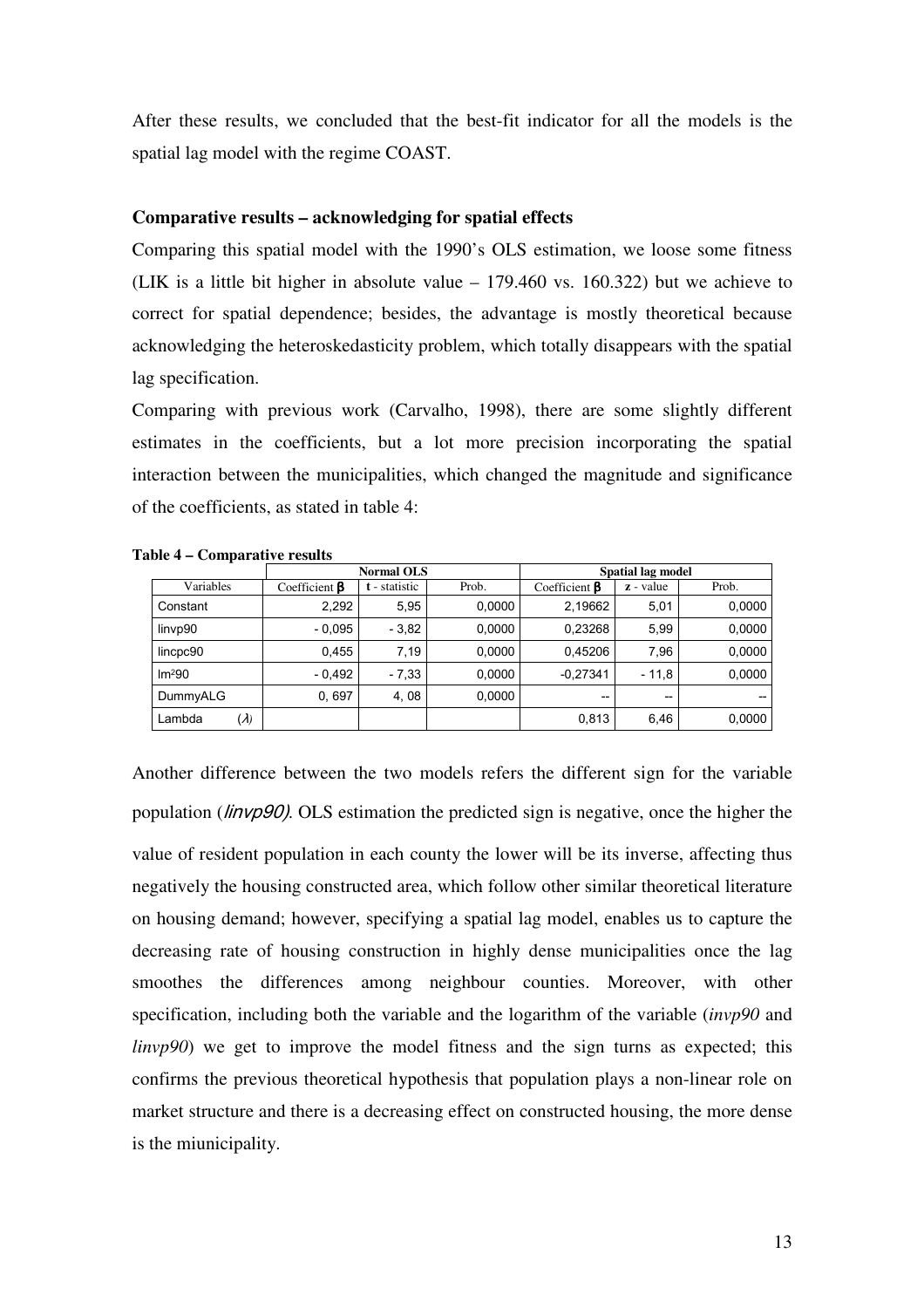Estimating the model with both *linvp90* and *l2invp90* (power 2) the results are consistent with our hypothesis and population coefficients become negative.

# IV estimation

In all the regressions we ran the IV (instrumental variables) for spatial lag model, the coefficient of the lagged variable  $\rho$  was always higher than 1. We tested for endogeneity with all the previous exogenous variables and the results were consistent with nonendogeneity.

# **Evaluative conclusions**

The updated model, acknowledging for spatial effects, is broadly consistent with the former study, but showed more accurate estimates (Table 4), namely because municipality location in ALG happens to be less conclusive related to all the other COAST municipalities. The first model captured (with the dummy variable), a shortterm effect - the tourist boom construction in ALG during the 90's - which revealed to be non significant correcting for spatial effects.

# **Section 4**

# **Replicating the model for sequent periods**

A number of discussions and debate with peers told me that variables' quality and reliability should be introducing a bias and it could be interesting to recover the model using different data sets for after 1990 years.

As a consequence we ran the basic model for different years with the same variables and sources (1995, 1996, 1997 and 1998); the model lost most of its significance at acceptable levels. This unabled the panel model we wanted to design but enabled new theoretical considerations on housing markets in Portugal:

- First, the proxy data for the income variable (municipal car tax) is not consistent for most recent years. The explanation is that Portugal abandoned the central regime for mortgage credit in 1992 and therefore, we knew that housing loans were highly correlated with car sales and other consumption goods, because people got loans for everything with the mortgage; after the credit liberalization process in 1992, those two variables became clearly disentangled;
- Second, accessing different credit sources, housing construction became more homogenous across continental space, and different spatial regimes turned housing construction more dependant on population than on the available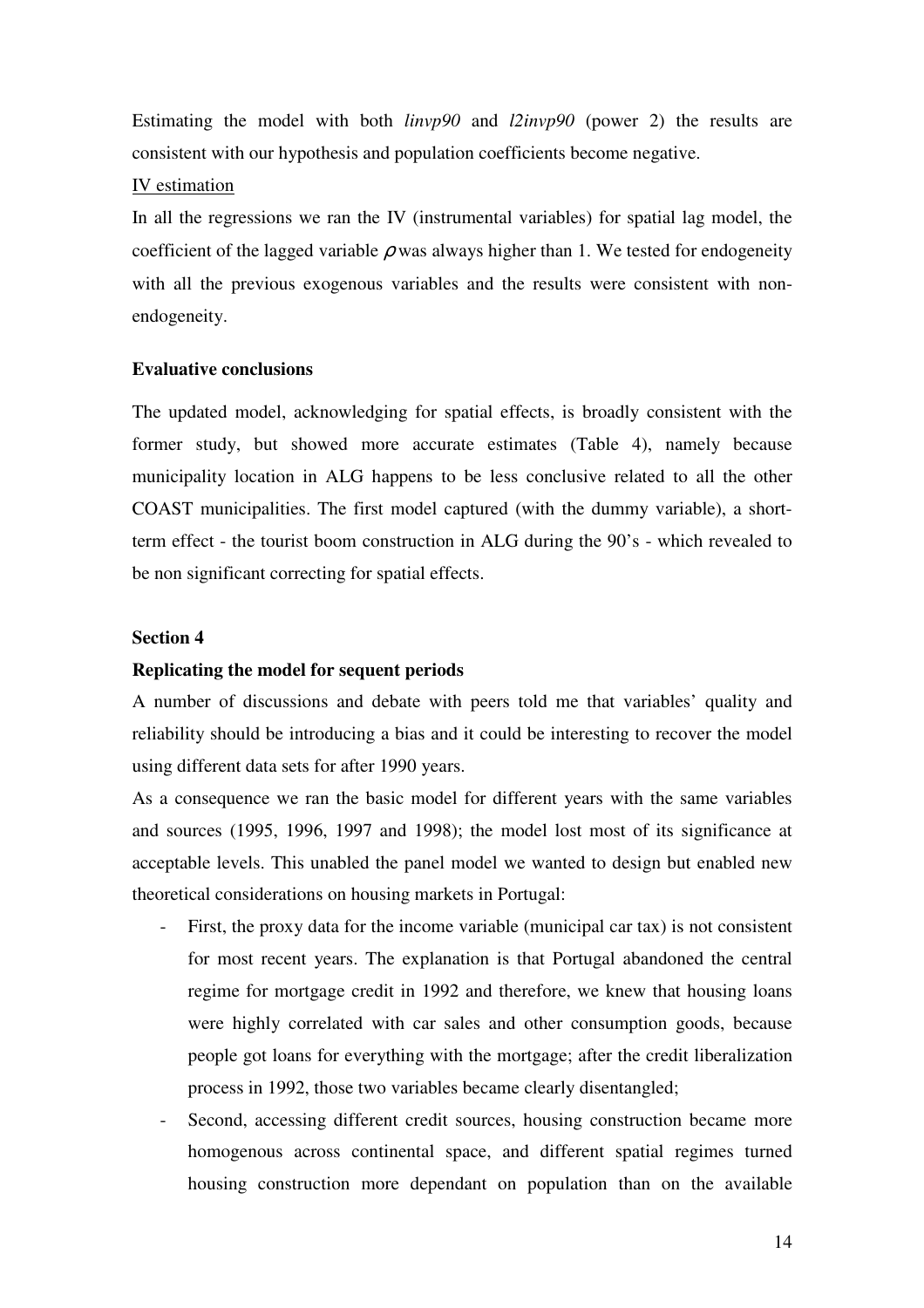income in each county and probably changed agents' behavioural concerning consumption and investment decisions;

- Third, national transport infrastructure improvement changed labour mobility patterns an disconnected 'place to work' from 'place to live' :
- Fourth, housing is a very special commodity for Portuguese culture and the construction sector plays an important role for mayors to negotiate municipality development plans;
- Finally, we need more accurate databases on housing prices and housing construction in order to get reliable variables.

# **Section 5 Updating housing theory through recent literature**

According to Goodman (2005), most of the older American cities lost population during the last  $20<sup>th</sup>$  century three decades, but while cities such as Boston or New York experimented stable dwelling units or even reveal slight increases, others such as Buffalo, St. Louis, Cleveland, Detroit, and Pittsburgh lost large fractions of their dwelling units.

Riddel (2004) also recognized that recent research concludes that the market for owneroccupied housing is often inefficient and adjusts slowly to changes in market conditions quoting Case and Schiller (1989) and DiPasquale and Wheaton (1994, 1995), who found strong evidence that it takes several years for market changes to be fully incorporated into housing prices. Mankiw and Weil (1989) also find that market prices respond slowly to changing demographic forces.

Selective programs and subsidies have an impact on both the financial position and the housing conditions of the household to whom they are allocated. They also affect the equilibrium outcome in housing markets. A study by Nordvik (2006) analyzes how the housing stock in Norwegian municipalities is affected by selective targeted interventions on the supply and demand-sides of the market. The empirical analysis shows that additions to the stock of public housing, increases the total housing stock. For every 100 new public units built, 60 units are added to the total housing stock. Demand-side subsidies are also shown to increase the size of the housing stock.

Lastrapes (2006) says other dynamic models have been developed relying on the asset view of housing: housing is a durable good, the demand for which reflects both the service flow and asset value of housing units. On the margin, the return from housing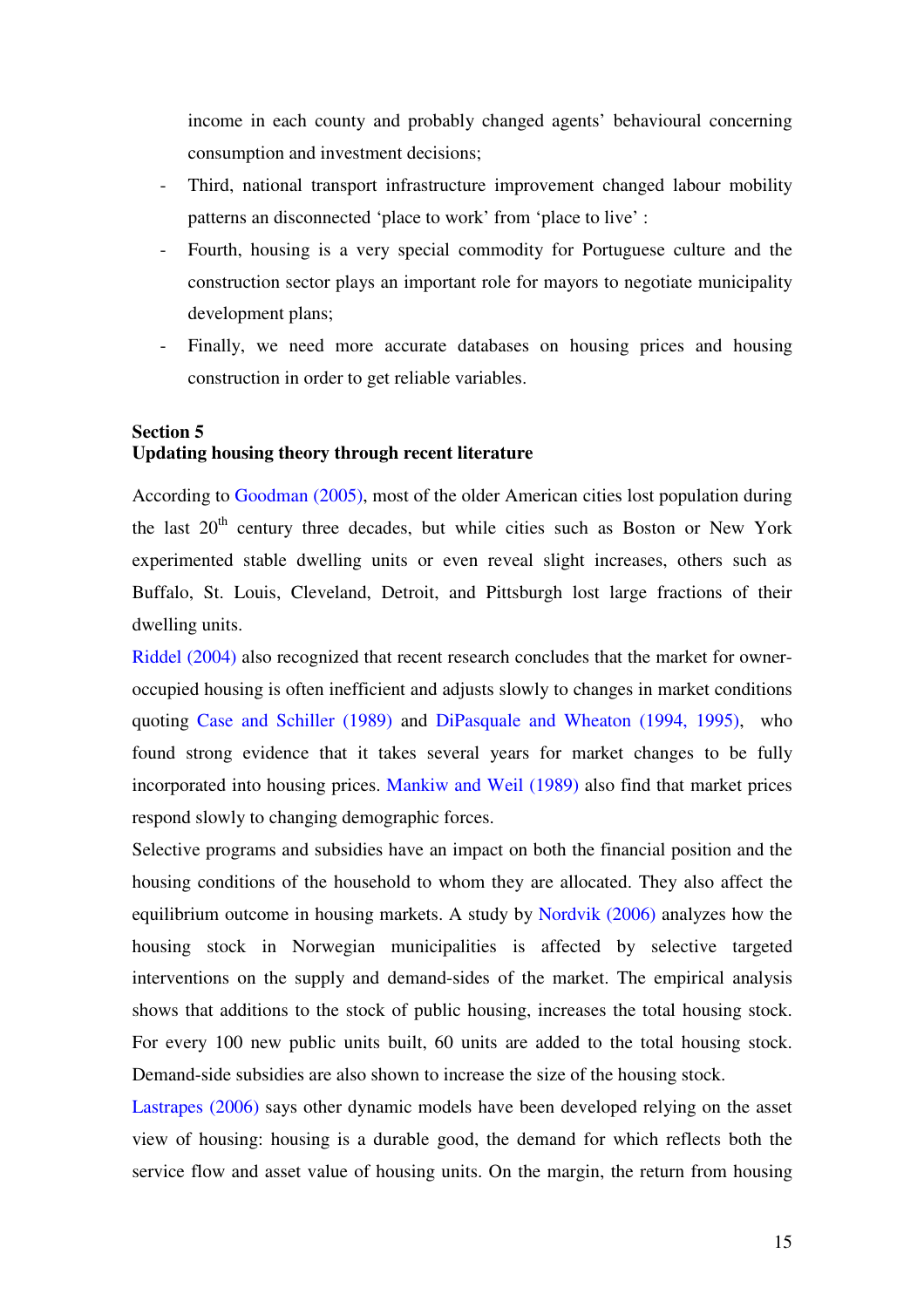must equal the return on alternative assets. This view of housing demand is consistent with more general models of durable goods, as in Obstfeld and Rogoff (1996) and Kau and Keenan (1980), and has been used often in policy analysis of housing markets, as in Bruce and Holtz-Eakin (1999), Poterba (1984), and Miles (1994).

He  $(2003)$  highlights the existence of two different submarkets – existing and new homes and that stock market returns may directly and indirectly affect consumer confidence according with macroeconomic cycles. Pollakowski and Ray (1997) admit the diffusion of price changes and that housing prices in one location can be affected either by neighbour housing prices or housing types. Both He (2003) and Pollakowski and Ray (1997) consider that subnational results are likely to be economic rather than behavioural; spillover effects would not necessarily occur between neighbouring areas but would be based on economic interrelationships, admitting an opening research area to see if housing price behaviour is a function of economic behaviour.

In Portugal we argue there is a difference between agents' behaviours in housing markets because the country lost competitiveness in tradable goods and housing became a very special durable asset neither competing with the financial assets (that still is a weak market) nor tied with demographic flows (because of cultural values).

Chen (2006) state there is strong statistical evidence that the long run movements of aggregate consumption, disposable income, housing wealth, and financial wealth are tied together. However, the evidence also suggests that short run variations in the Swedish housing market are largely dissociated with consumer spending. Meanwhile, it is shown that the strength of the linkage between consumption and housing wealth is not sensitive to different model specifications and various measures of key variables.

This literature review stimulated us to look for the connection between macroeconomic cycles and housing starts in Portugal (1998-2005).<sup>13</sup>

#### **Macroeconomic cycles and Housing in Portugal (1998-2005)**

 $\overline{a}$ 

Housing, as a durable good, impacts economy and society through the construction sector and this implies to understand the supply side of the market, the agents' segments and behaviours more than housing production itself. "*The starting point to the theory of two-sided markets is that an end-user does not internalize the welfare impact of his use of the platform on other end-users*" (Tirole, 2004); although the main examples

<sup>&</sup>lt;sup>13</sup> We would like to thank Jaime Silva, a former student I supervised during his undergraduate project for providing the estimation results.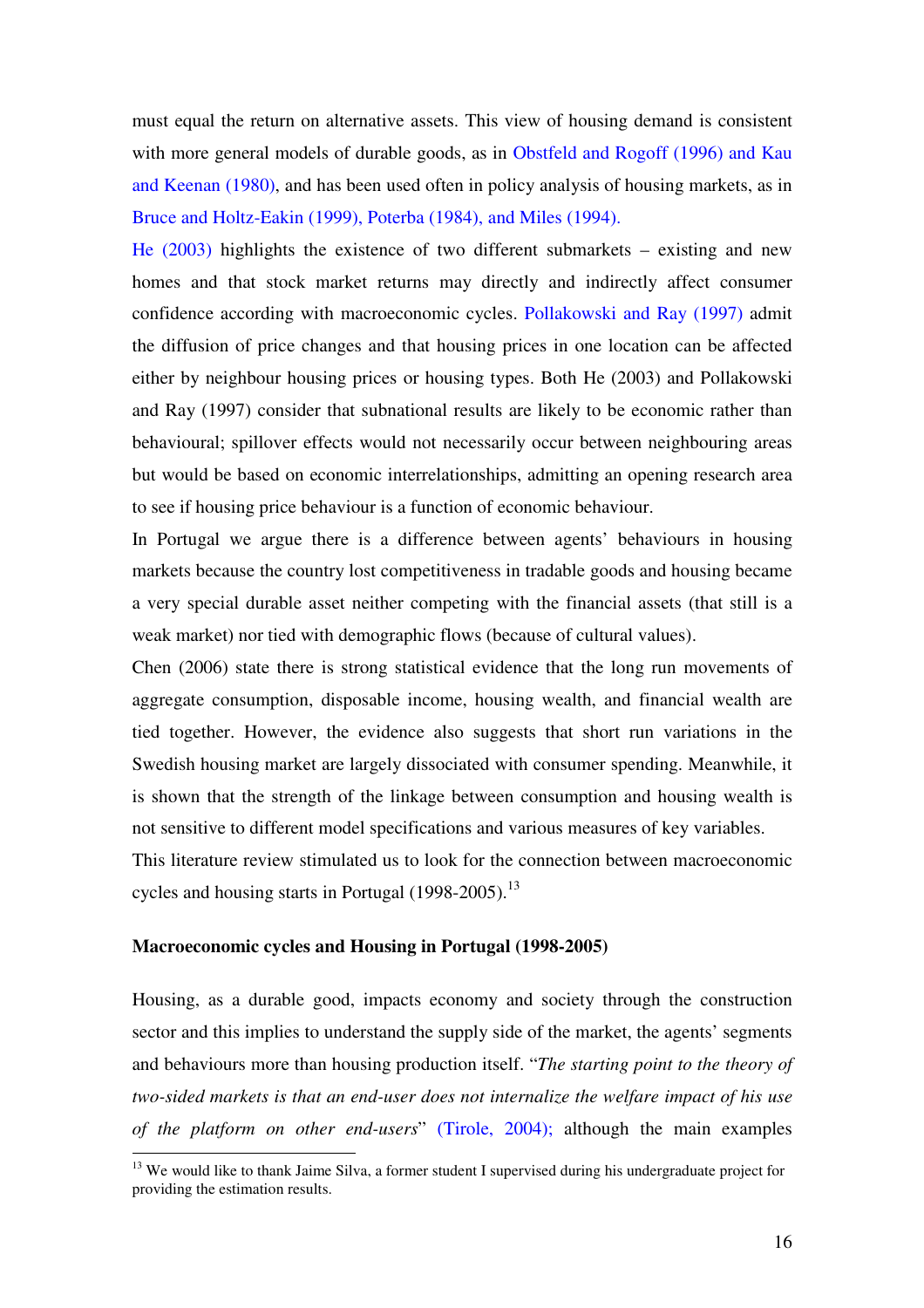developed among this microeconomic stream are applied to network services production such as telecommunications and banking services, in our viewpoint this also applies to the case of the housing market.

In order to understand if there is a relationship between stock market and housing starts the model we referred to (OLS log-linear model) came like:

 $Y = \beta_1 + \beta_2 X_2 + \beta_3 X_3 + \beta_4 X_4 + \beta_5 X_5 + \beta_6 X_6 + \varepsilon_i$ 

 $(+)$   $(-)$   $(+)$   $(+)$ 

where Y stands for new housing starts, X2 for GDP, X3 for mortgage interest rate, X4 for general stock market index, X5 for unemployment rate and X6 for construction costs.

The results for 2 models are presented in the next table: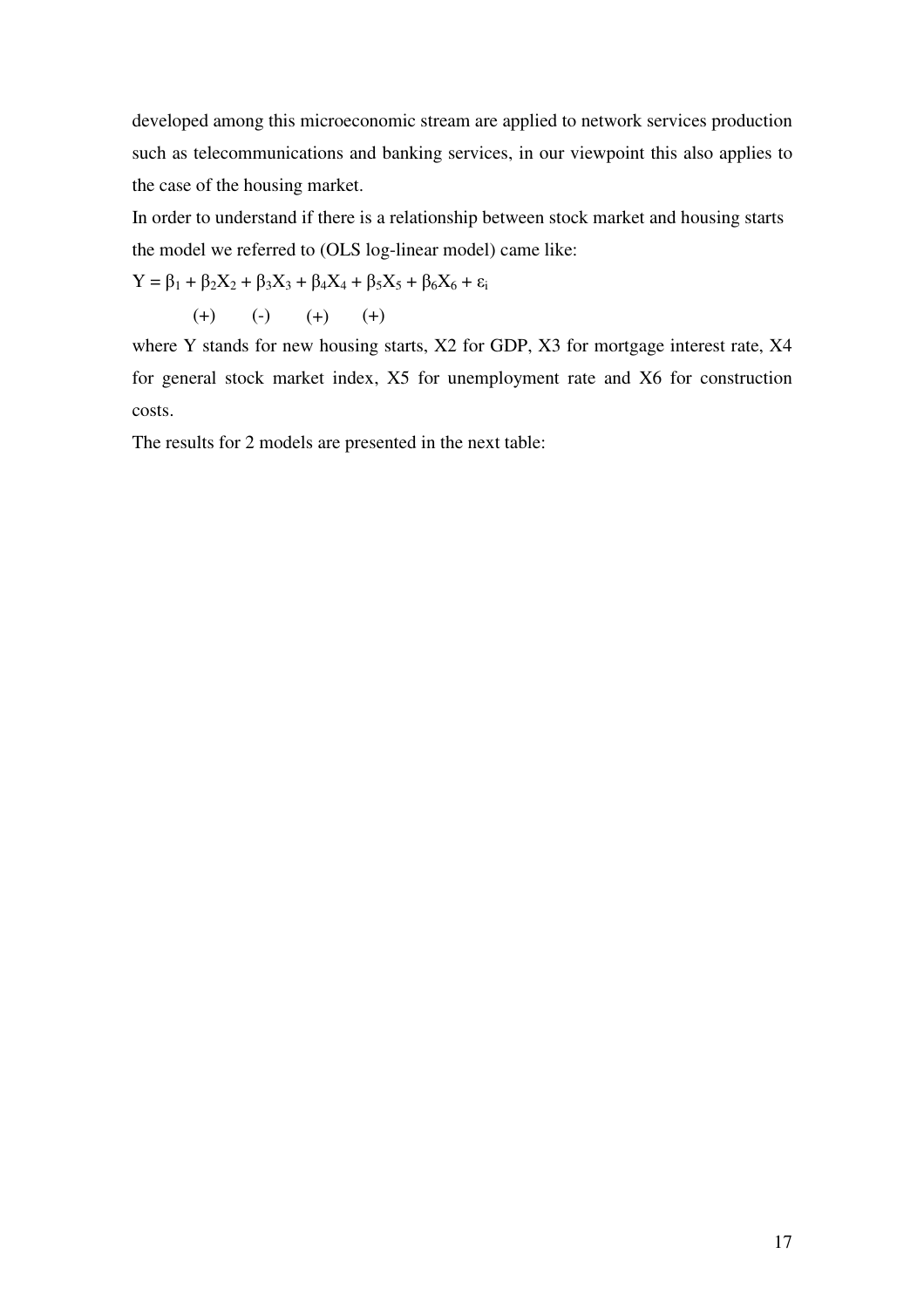#### Table

| Variables                | $Y = \log New Stars$<br>Model 1 | $Y = New$ permits<br>Model 2 |
|--------------------------|---------------------------------|------------------------------|
| <b>Constant</b>          | 17,203<br>$(15.837)$ **         | 25,620<br>$(5,85)$ **        |
| <b>Log GDP</b>           | Not significant                 | $-1,143$<br>$(-3,03)$ **     |
| <b>Log Interest Rate</b> | Not significant                 | $-0.189$<br>$(-2, 45)^*$     |
| <b>Log Stock Market</b>  | $-0,569$<br>$(-5.181)$ **       | $-0.198$<br>$(-3,40)$ **     |
| <b>Log Unemloyment</b>   | $-0.665$<br>$(-8,015)$ **       | $-0,470$<br>$(-6,54)$ **     |
| Log do Indice de custos  | Not significant                 | Not significant              |
| F-stat                   | 35.89**                         | 21,58**                      |
| <b>Time Period</b>       | 1998:1<br>2005:3                | 1998:1<br>2005:3             |
| $\mathbf{R}^2$           | 0,719                           | 0,769                        |
| <b>Observations</b>      | 31                              | 31                           |

Housing Supply Estimates

Note: t-values in parentesis;  $* p \le 0.05$   $** p \le 0.01$  significance levels

We can see that all the independent variables show a negative relationship with the dependent variable either it is represented by the new built housing or by the new permits, and do explain 77% of it.

These results contradict some of the results in the literature for other countries once expansive periods usually have a positive direct and indirect impact on new housing starts; the explanation we suggest for this result is that in Portugal, housing represent a type of alternative investment during recessive periods when the overall economic dynamics is weak once housing depreciates at a lower rate (over 1%) than other durable goods (Davis e Heathcote, 2002). In Portugal housing market looks like functioning against the macroeconomic cycle.

Moreover, construction costs were not significant in both models, which can explain that in this global housing market agent's behaviour is not exclusively oriented by economic rationale. The result for the interest rate confirms this because it plays a significant role in model 2 and not in the model 1.

Another relevant point is that stock market index show that supply either than demand, leads the market forces. One should expect that positive stock market returns would raise people confidence to invest in housing through the capital market; however in bull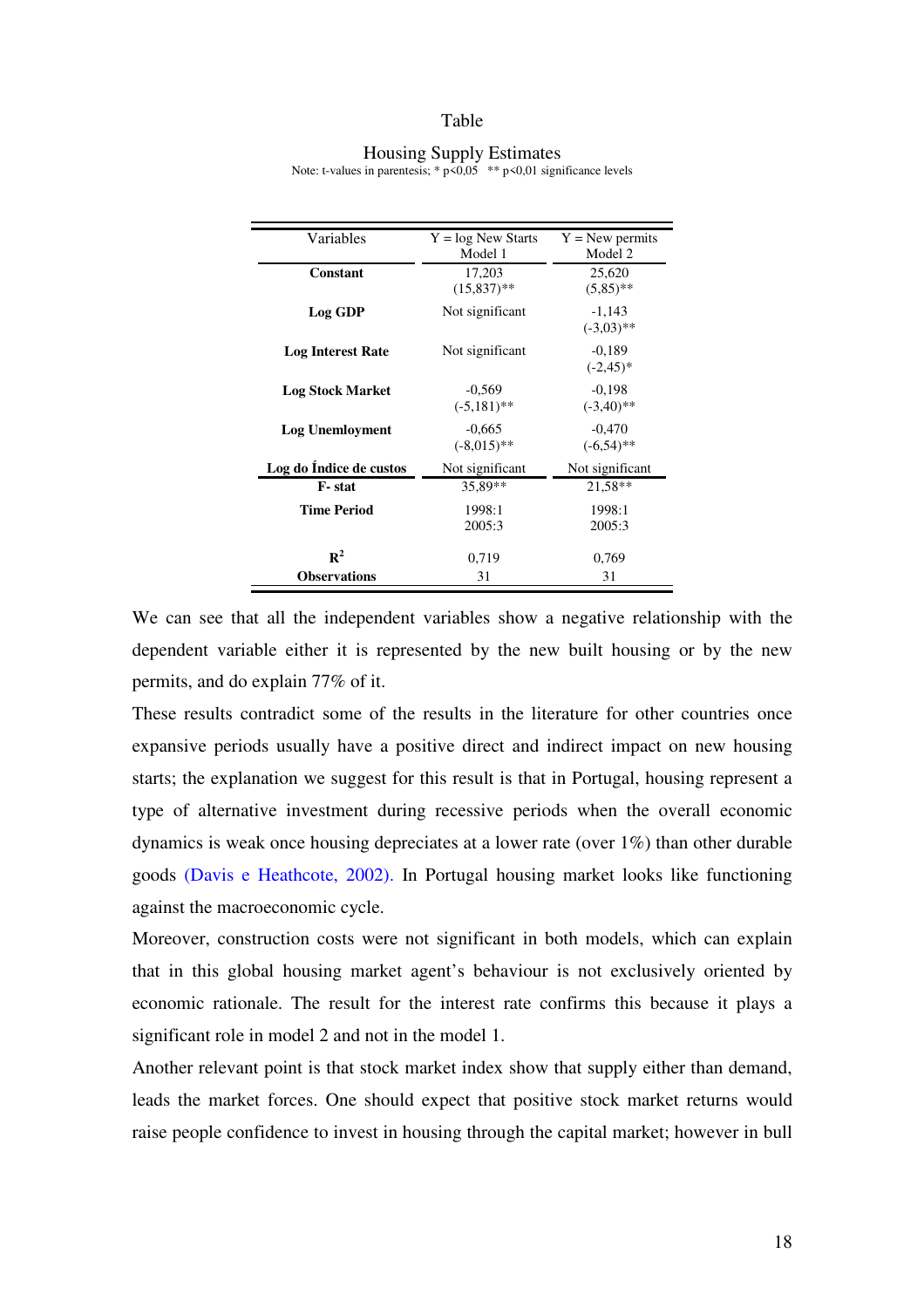market periods, housing supplier agents shifted their assets to capital markets, seeking higher rents but housing demand is increasing, pulled by low interest rates.

As we did not find any reliable evidence we assume there must be some misspecification problem as a consequence that none applied spatial analysis.

# **Section 6 The acknowledgment for spatial effects**

The aim of this section is to raise some new issues to understand the Portuguese housing market development in the late half of  $20<sup>th</sup>$  decade.

Our urban, regional and territorial background built during several concrete experiments we have done tells us that housing market in Portugal is inefficient and mostly pulled by the supply side; this is contrasting with most of the mainstream literature in the field that mostly focus on the demand side of the market.

Our hypotheses are:

- (i) Housing construction is an alternative industry to capital application during recessive macroeconomic cycles and weak economic dynamics on tradable goods industries.
- (ii) Housing market is supply pulled and inefficient, spatially clustered around the central city regions;
- (iii) There was a shift in the spatial pattern of the country in the last  $20<sup>th</sup>$  century decade, namely what should be considered as lagged municipalities.

# **Methodology**

Due to remaining specific problems on the National Institute of Statistics data and the lack of reliable longitudinal data sets for housing prices it would be required some caution with results interpretation and extended conclusions.

As a consequence it was important to verify our intuition through a proxy approach. We need to know if supply exceeded demand over the second half of the  $20<sup>th</sup>$  century and if it did randomly happen across the 275 municipalities of the continent. This procedure required some starting assumptions. First of all (i) to assume that housing market was cleared in 1995; (ii) demand was fully fulfilled by existent stock, ignoring shelter quality levels and (iii) spatial homogeneity among municipalities. Therefore we built the housing supply in 2001 summing the existent stock in 1995 with every year new constructions (1995-01) and the vacant number in the last year getting a Housing Supply equation like:

[1] 
$$
HS_i^{2001} = Stock_i^{1995} + \sum_{1995}^{2001} NHC_i + VH_i^{2001} \text{ with } i = 1,....275
$$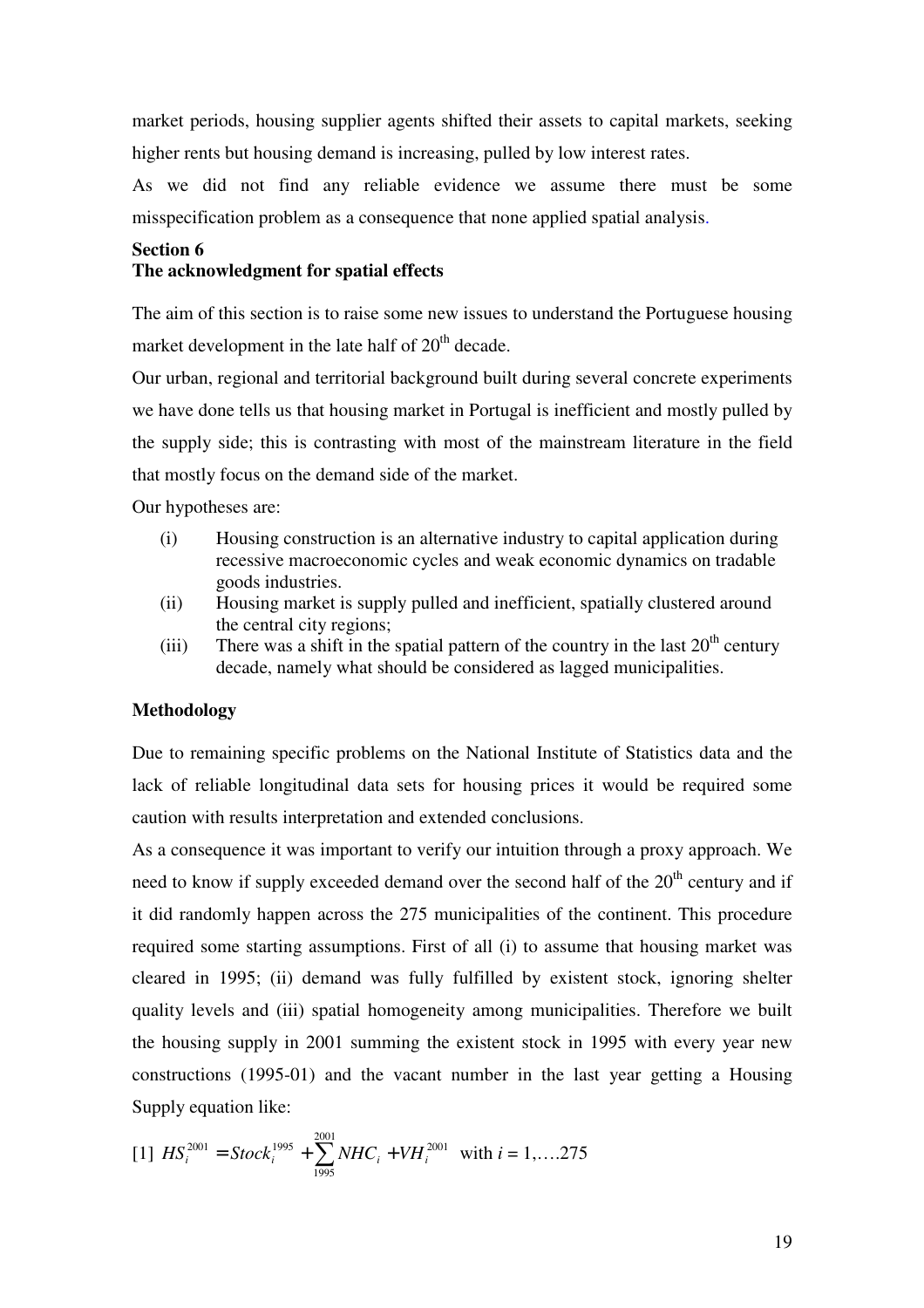where *HS* stands for housing supply in 2001, *Stock* for the existent houses in time 0 (1995), *NHC* for new housing construction (1996-2001), *VH* for vacant houses in time 1 (2001) and *i* for each municipality.

Knowing the average people by household  $(IND/AG_{2001})$  and the population variation between time 0 and 1 (VPop<sub>95-01</sub>) we got the housing demand needs in 2001 through the following equation:

[2] 
$$
HD_i^{2001} = \frac{VPop_i^{95-01}}{IND/AG_i^{2001}}
$$
 with  $i = 1,....275$ 

where *HD* stands for housing demand in 2001. Using both equations we got the Supply Surplus (*ExcOf 1*) through  $[1] - [2]$ ; we also built an alternative proxy for Supply Surplus (*ExcOf\_2*) through Census data (*Housing stock2001 – Classic Households2001*). To relate these variables with income per municipality we used the National Statistics index for average purchasing power per municipality IPCC.

### **Moran Scatter Plot**

Moran's *I* spatial autocorrelation statistic is visualized as the slope in the scatter plot with the spatially lagged variable on the vertical axis and the original variable on the horizontal axis. The variables are standardized to facilitate interpretation and categorization of the type of spatial autocorrelation (cluster or outlier).

The slope of the regression line is Moran's *I* statistic, indicated at the top of the window. The four quadrants in the scatter plot correspond to different types of spatial correlation. Spatial clusters in the upper right (high-high) and lower left (low-low) quadrants, and spatial outliers in the lower right (high-low) and upper left (low-high) quadrants. Note that the magnitude of Moran's *I* as such does not indicate significance, nor are the statistics directly comparable across weights and variables.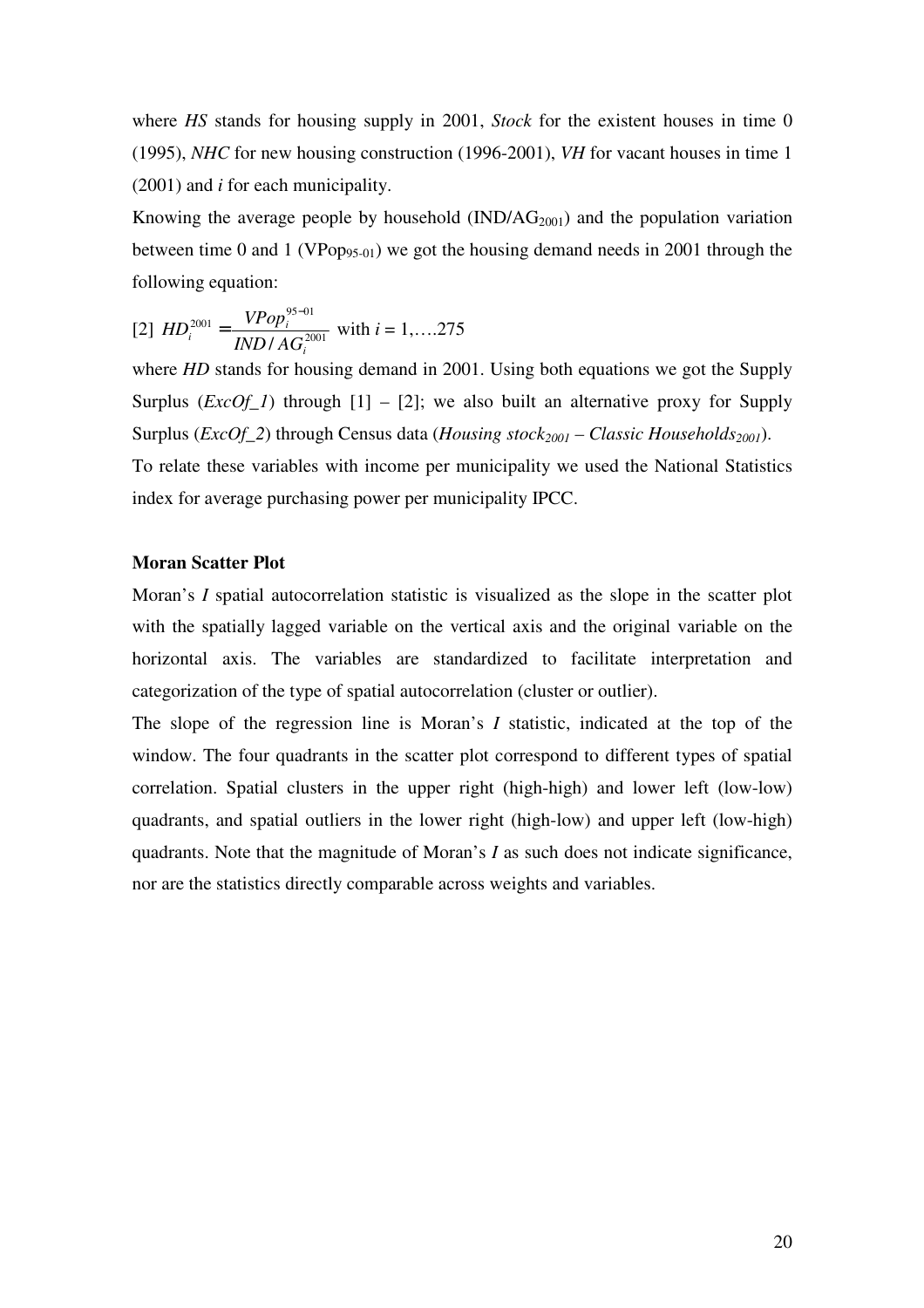

The two figures above show there is no significant difference between the two forms we proxy for housing supply surplus although Excof\_1 is less sparse.

Considering the housing supply change 1995-2001 (VAR\_OFERTA) and the income per capita for 2000 (IPCC00), the Moran's *I* show the same kind of spatial clustering.



# **LISA Maps**

Local measures of spatial autocorrelation are implemented as LISA maps for the univariate case as well as for the bivariate and standardized rate case. All three work in the same fashion. The significance map shows the locations with significant Local Moran in different shades of green, depending on the degree of significance. The cluster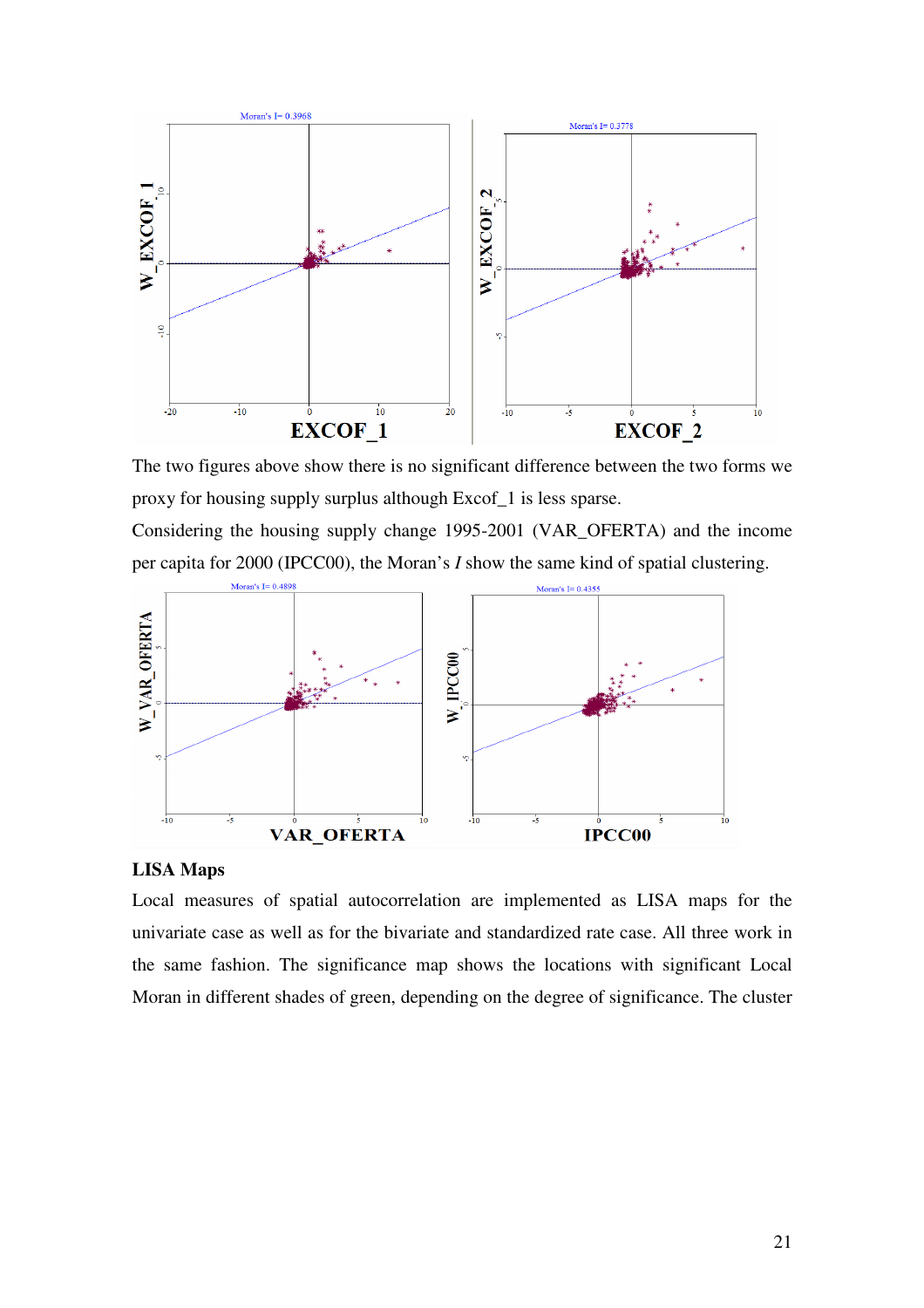

map (LISA map) shows the significant locations by type of association.

It is important to look at the spatial patterns of average growth of housing supply to examine the spillover effects. If comparison is made of the spatial clustering of both growth rates and initial and final housing stock, then the dynamism between regions can be related to their neighbours' dynamism. Therefore if a neighbour relation has a positive slope (HH and LL) spillover and complementarities do exist and spatial interactions predict people mobility between municipalities.

With this legend we present the maps for the variables we choose: Housing supply change (Var\_Oferta), Supply Surplus (ExcOf\_1), Vacancy Rate (TX\_VAGOS) Demand Variation (Var\_Procura), Purchasing Power Index (IPCC00) and Population Change 1995-2001 (VarPop95\_01).

#### «See Annex1»

Looking at the spatial autocorrelation the HH clustering is limited to the metropolitan areas Lisbon and Oporto, while the LL clustering occur in the interior regions around the main mid-cities showing the urbanization process with higher significance in the 3 administrative cities where Universities or Colleges were built during the  $20<sup>th</sup>$  century 80 and 90 decades and new road infrastructures were built (Vila Real - north, C. Branco - center and Évora - south).

#### «See annex2»

Considering the higher number of clustering in vacant housing we assist to the depopulation effect on Alentejo region and within the inner metropolitan areas and also in some suburban regions around the metropolitan Oporto area and also in the south Algarve capital - Faro.

#### «see annex3»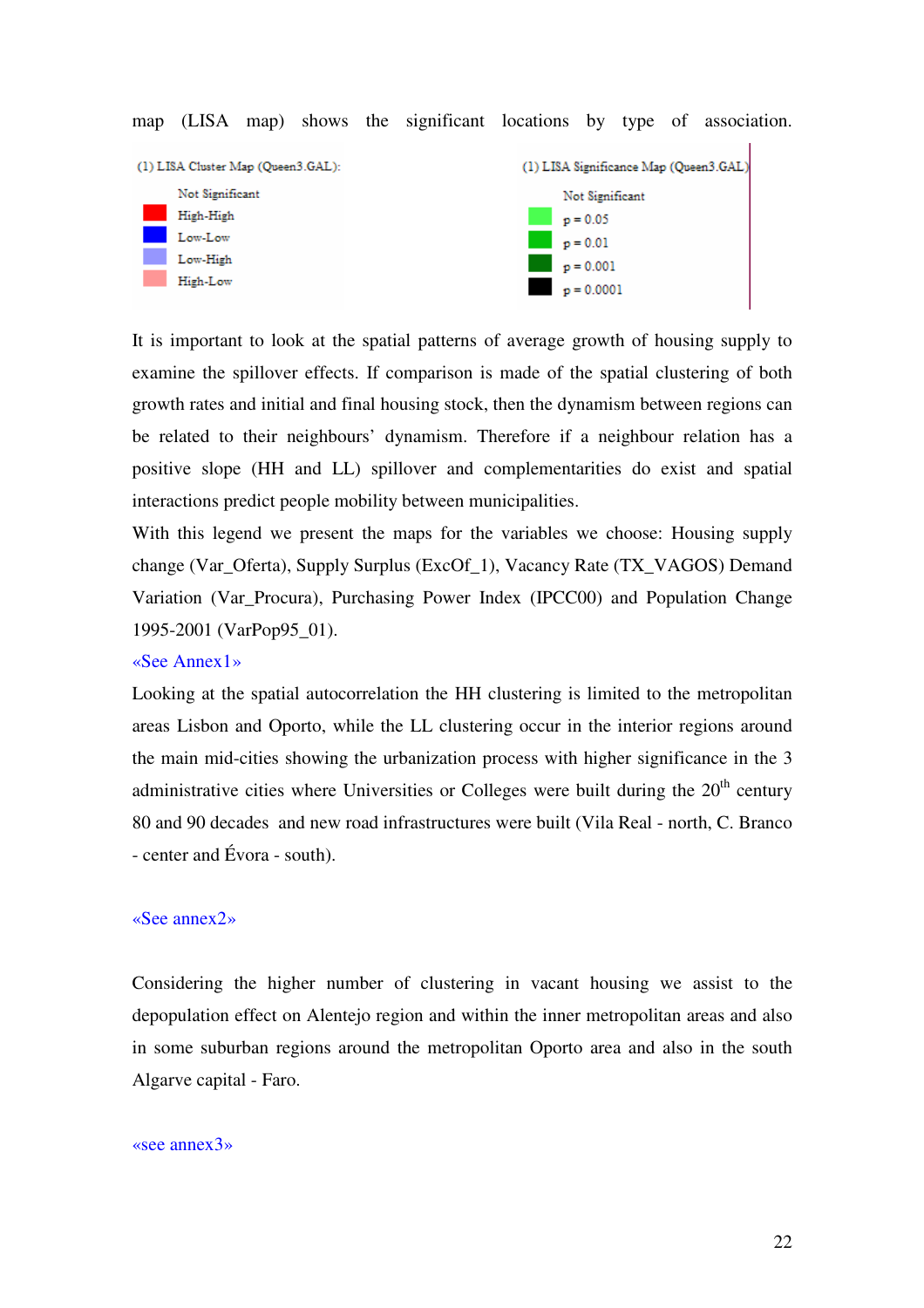The clustering effect is again concentred around the metropolitan regions of Lisbon and Oporto, showing their persistent pulling effect, together with the clustering of economic activity.

# «See Annex4»

Nevertheless, the purchasing power is broadly located in the whole northern region of the country revealing an interesting spatial pattern, besides the metropolitan regions.

# **Spatial econometrics**

We also intended to know if there is an expected interrelation between the new housing construction and population change, its purchasing power and housing costs. We regressed through OLS squares and spatial lag models the equations:

Supply change = Population change

Supply change = Purchasing power

Supply change  $=$  cost

There is no significant changes considering the theory that housing will be built in the places where population raises and income is higher. The "new thing" considering former studies presented is that Housing Cost does not relate negatively as it could be expected with new housing constructions.

The explanation we find is that either the reliability of the statistics for cost is not good or that people does not anymore build their housings because of their needs or cost but because interest rates are low and they do not have other alternative capital applications, functioning as an alternative investment during recession periods as we predicted before.

# **Conclusions**

Considering the different purposes of the paper, we can easily conclude that spatial analysis is appropriate for economic markets such as housing where what happens in one municipality would be intertwined with what happen in neighbour municipalities.

The second conclusion is that for housing market analysis, spatial analysis enables us to specify econometric models more accurately; therefore we should always acknowledge that.

Thirdly, when we deal with unreliable data we should always explore spatial analysis through instruments such as Moran's I and Lisa maps frameworks once they constitute a helpful guide to see the 'picture' we want to search.

Finally we conclude there is a long way to go on housing research because a number of mainstream findings in the literature concerning housing markets evolution and the macroeconomic cycles of the countries should pay deeper attention to the agents' new behavioural attitudes concerning housing.

In Portugal the evaluation of the results contradicts some mainstream scholar and political knowledge to explain spatial inequalities between coast and interior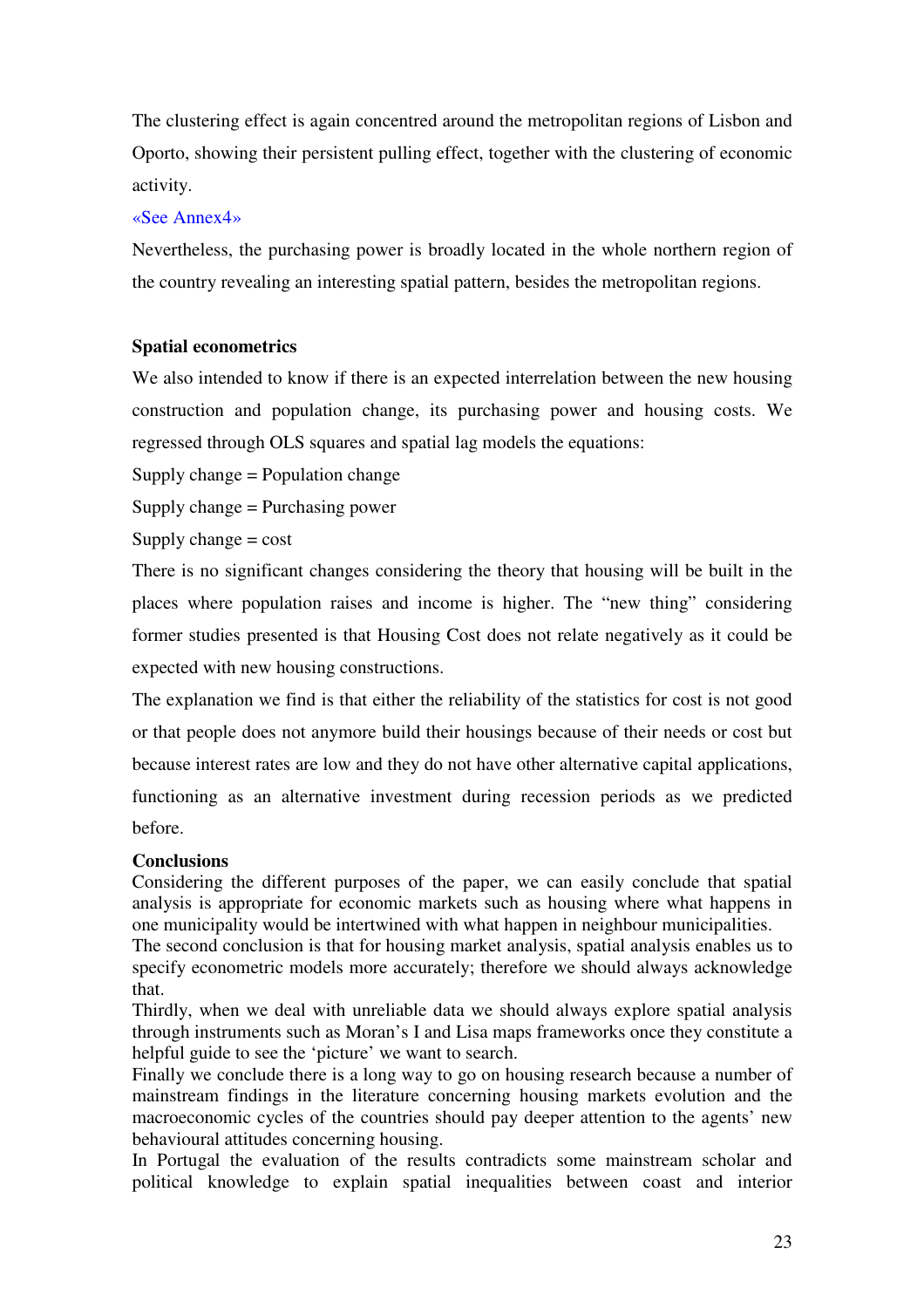municipalities. Complexity issues seem to be present when we consider the way different market agents make decisions on housing markets, looking this good either as a place to live or an alternative investment asset. In the concluding remarks we raise some new interesting questions for further research.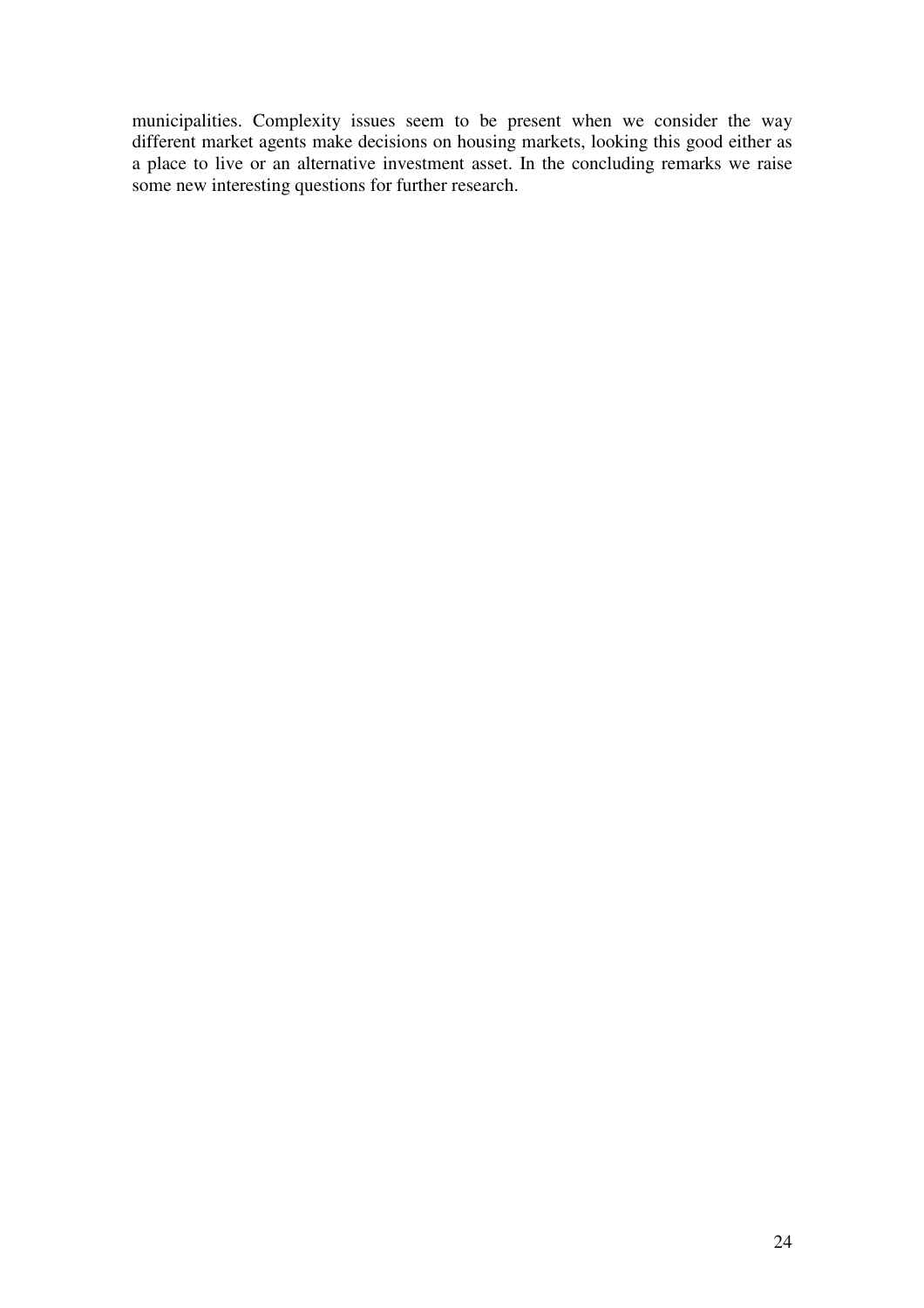# **References**

Bruce, D., and Holtz-Eakin, D. (1999). "Apocalypse Now? Fundamental Tax Reform and Residential Housing Values," *Journal of Housing Economics,* **8,** 249–271.

Carvalho, Pedro G. (1995) on Housing Market in Portugal: a cross section analysis for 305 municipalities. Msc dissertation, FEUC, September, 1995.

Carvalho, Pedro G. (1998) *The need of local housing policies: a research based argument. In Housing Patchworks*, Chapter 5, Delft University, Ed.

Carvalho, Pedro G. (2002) Uma análise das Redes Institucionais: uma aplicação para a competitividade nas cidades, PhD, UBI, 2002, June.

Case, K.E., Schiller, R.J. (1989) The efficiency of the market for single family homes. *American Economic Review*, 79, 125–137.

Chen, Jie (2006) Re-evaluating the association between housing wealth and aggregate consumption: New evidence from Sweden, *Journal of Housing Economics,* 15, 321– 348.

Davis, M. e Heathcote, J. (2002), "Housing and the business cycle", Board of Governors of the Federal Reserve System, USA and Georgtown University, USA, http://www.federalreserve.gov/pubs/feds/2004/200411/200411pap.pdf [accessed 15.11.2005]

DiPasquale, D., Wheaton, W. (1994) Housing market dynamics and the future of housing prices. Journal of Urban Economics, 35, pp:1–27.

DiPasquale, D., Wheaton, W. (1995) *Urban Economics and Real Estate Markets*. Prentice Hall, Englewood Cliffs, NJ.

GOODMAN, Allen C. (2005) Central cities and housing supply: Growth and decline in US cities, *Journal of Housing Economics*, 14, pp: 315–335.

He, Ling T. (2003) The Effects of Real Stock Returns on Sale of New and Existing Homes, *Journal of Housing Research*, Volume 13 (2), 199-217.

Kau, J. B., and Keenan, D. (1980). "The Theory of Housing and Interest Rates," *Journal of Financial Quantitative Analysis,* **XV,** 833–847.

William D. Lastrapes (2002) The Real Price of Housing and Money Supply Shocks: Time Series Evidence and Theoretical Simulations, *Journal of Housing Economics*, 11, pp: 40–74.

Mankiw, N.G., Weil, D.N. (1989) The baby boom, the baby bust, and the housing market. *Journal of Regional Science and Urban Economics*, 19, pp: 235–258.

Miles, D. (1994). *Housing, Financial Markets and the Wider Economy*, New York: Wiley.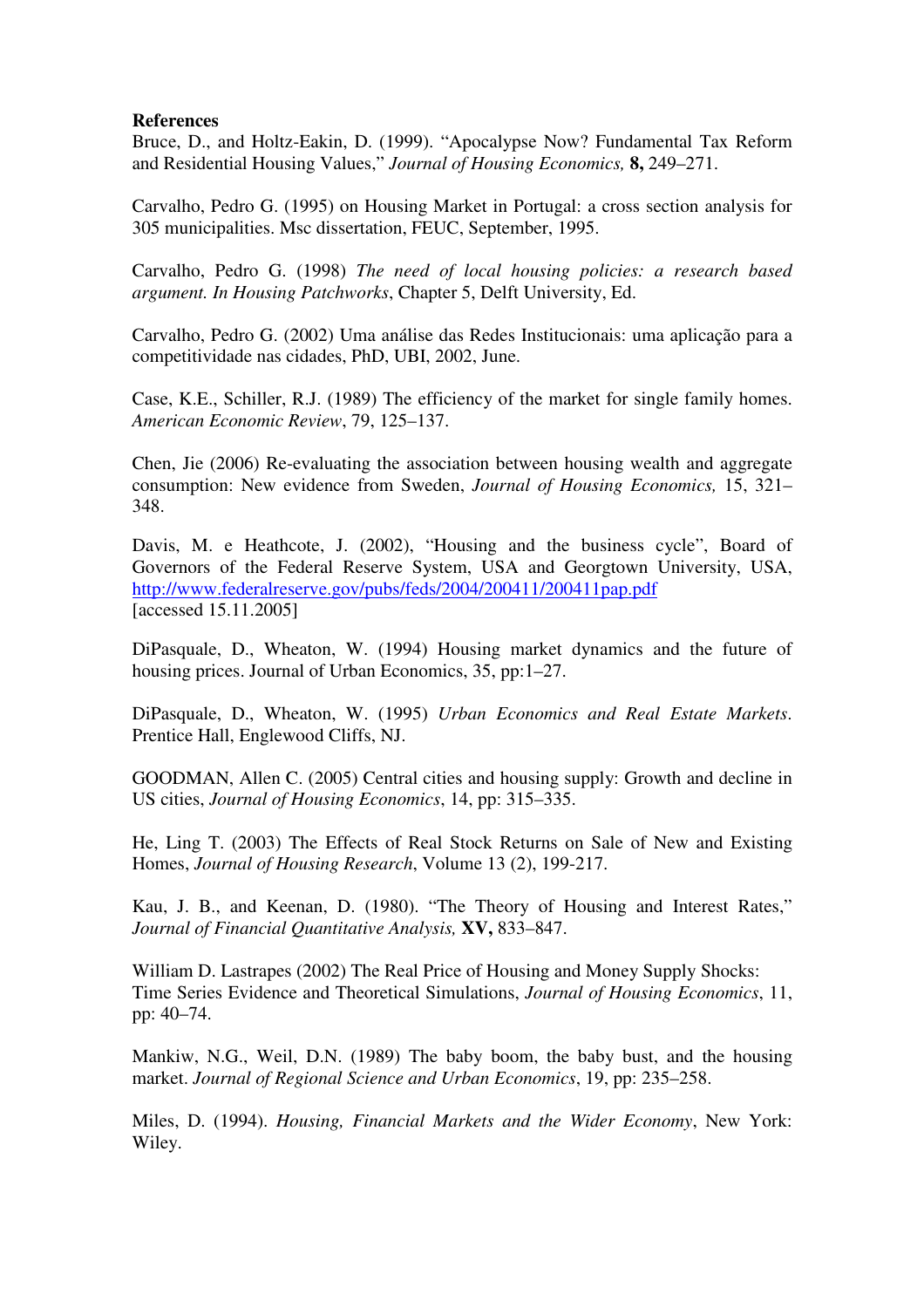Nordvik, Viggo (2006) Selective housing policy in local housing markets and the supply of housing, *Journal of Housing Economics*, 15, pp: 279–292.

Obstfeld, M., and Rogoff, K. (1996). *Foundations of International Macroeconomics*, Cambridge: MIT Press.

Pollakowski, Henry O. and Ray, Traci S. (1997) Housing Pricing Diffusion Patterns at Different Aggregation Levels: An Examination of Housing Market Efficiency, Journal of Housing Research, Voliume 8 (1), 107-124.

Poterba, J. M. (1984). "Tax Subsidies to Owner-Occupied Housing: An Asset-Market Approach," *Quarterly Journal of Economics,* 99, pp: 729–752.

Riddel, Mary (2004) Housing-market disequilibrium: an examination of housing-market price and stock dynamics 1967–1998, *Journal of Housing Economics*, 13, pp: 120–135. Scheinkman, José A. (accessed 2007) Social Interactions \_ Princeton University and NBER.

Tirole, J. e Rochet, J. (2004), "Defining Two-Sided Markets", Toulouse; http://www.brousseau.info/semnum/pdf/2004-03-01\_tirole.pdf [accessed 22/02/2006]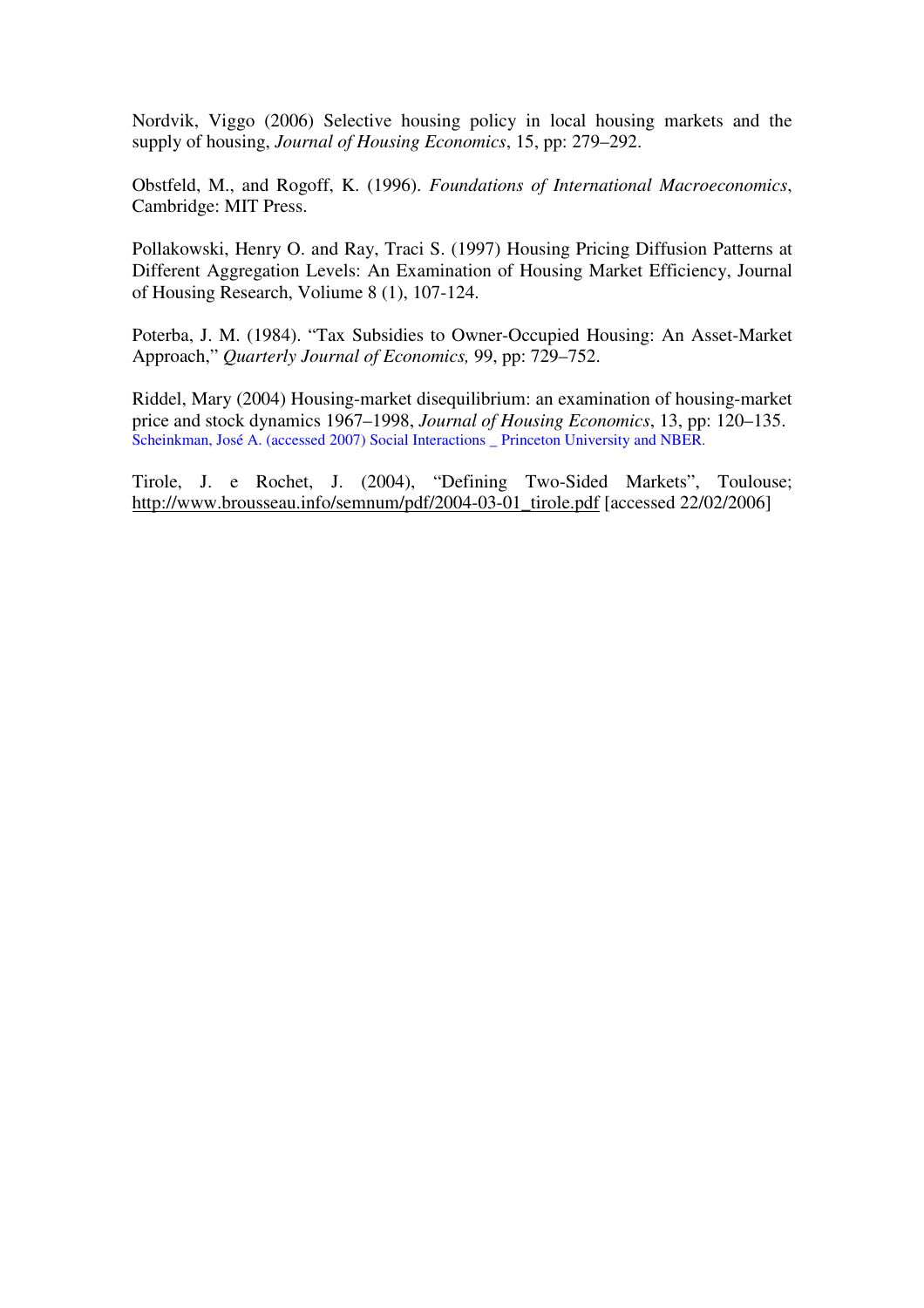# ANNEX «Annex1»

Var\_Oferta (housing supply change)



«Annex2» ExcOF\_1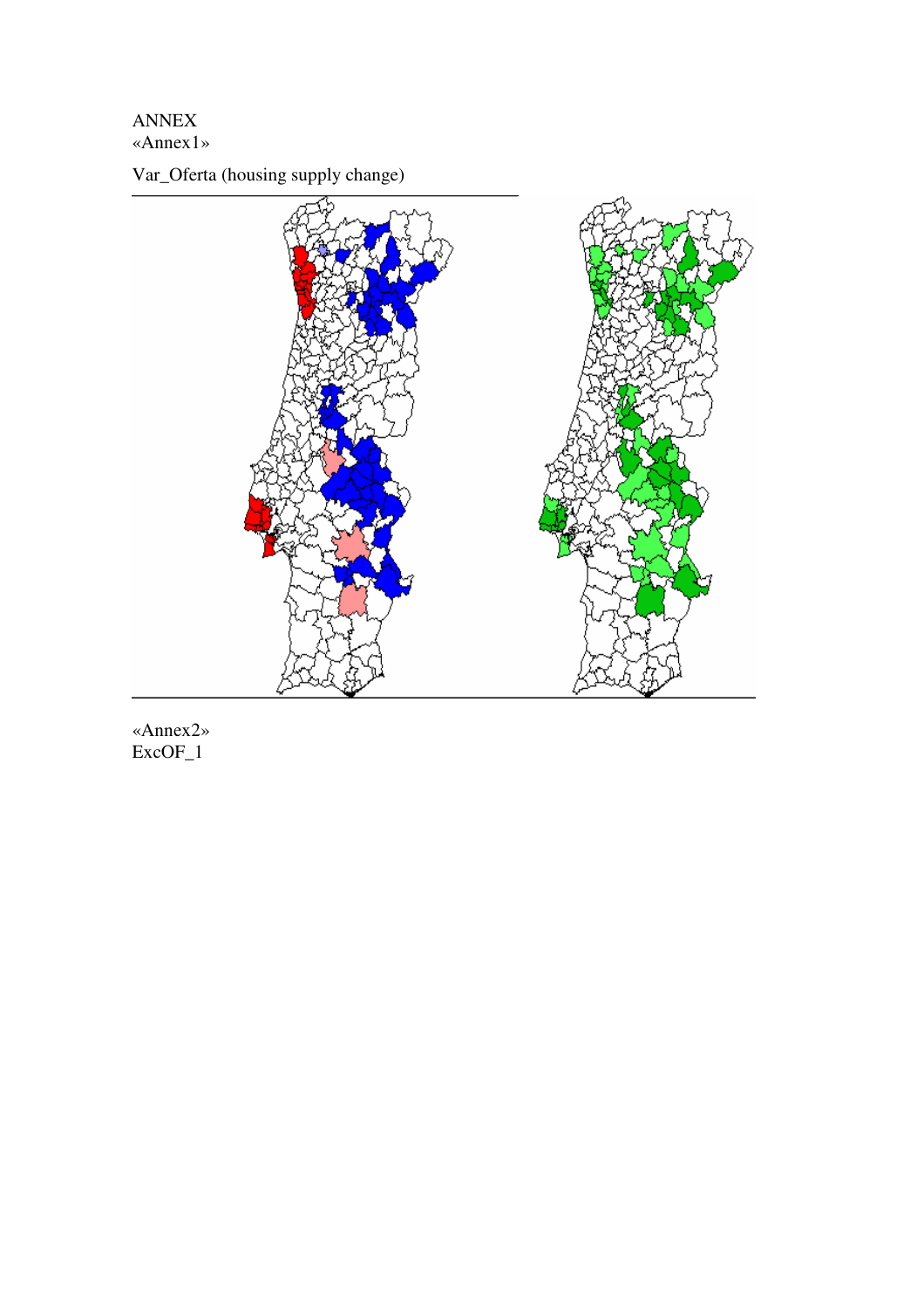

TXVAGOS02 (Vacancy rates)

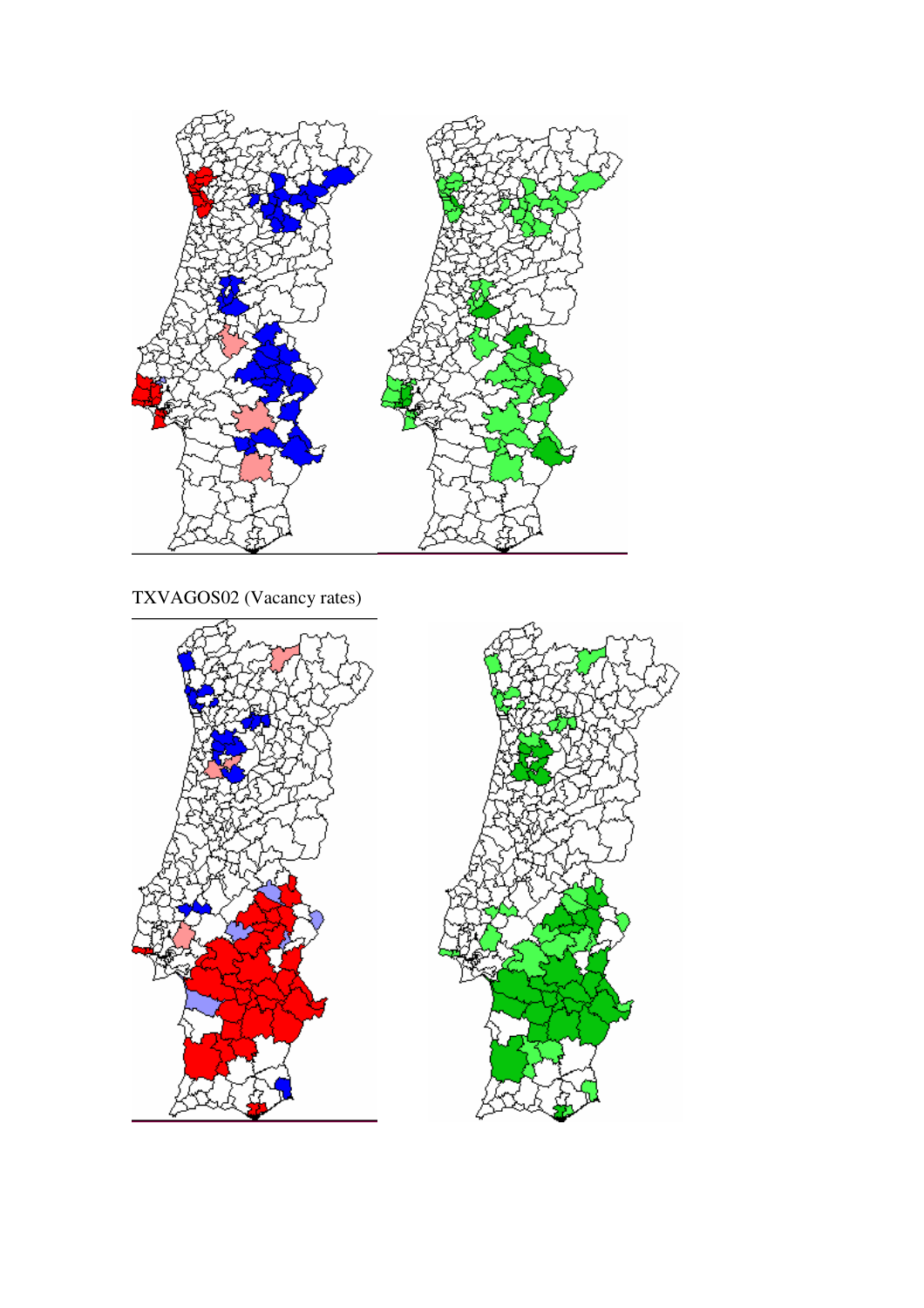«Annex3» Var\_Procura (demand change)





«Annex4» IPCC00 (Purchasing power index)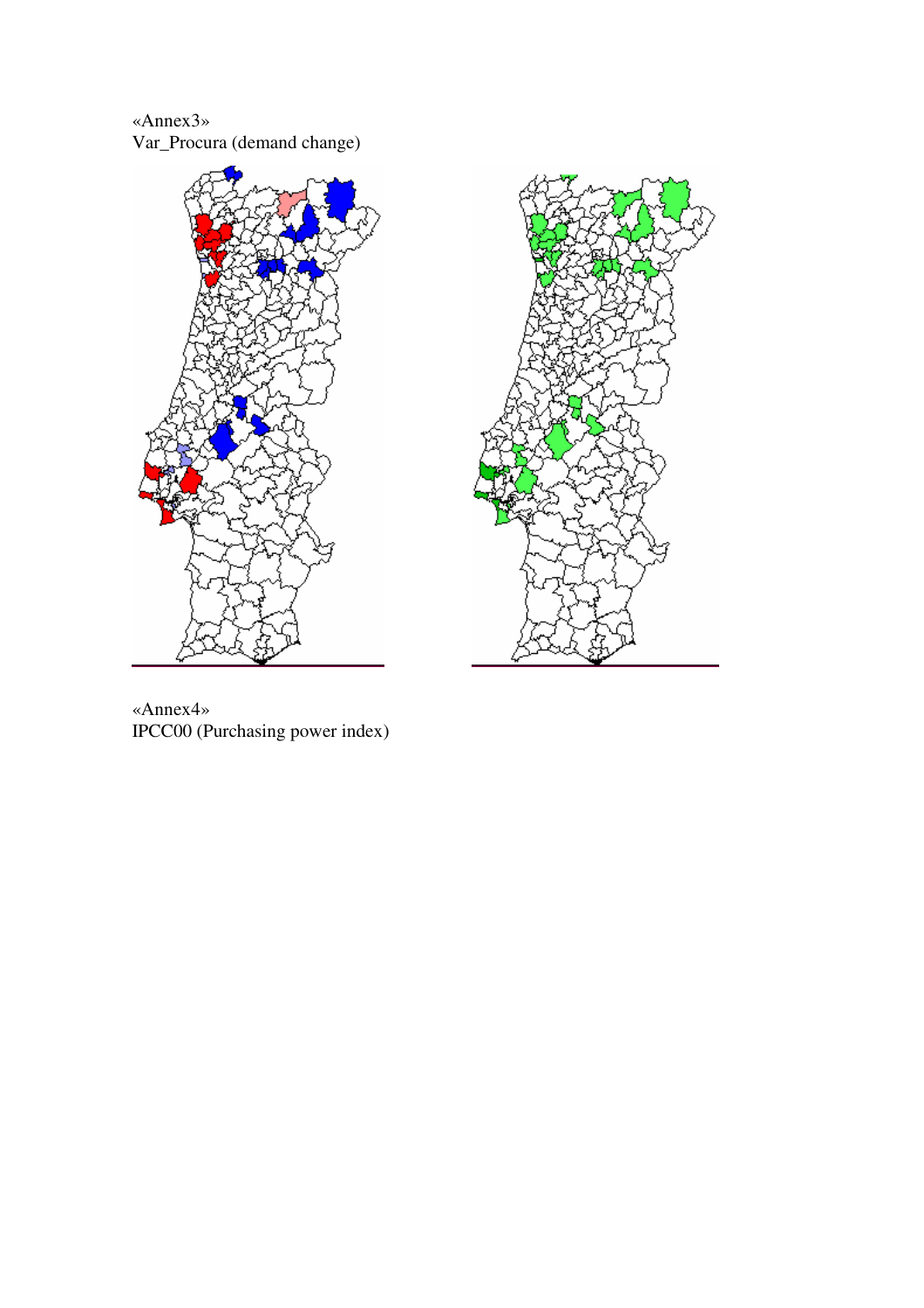

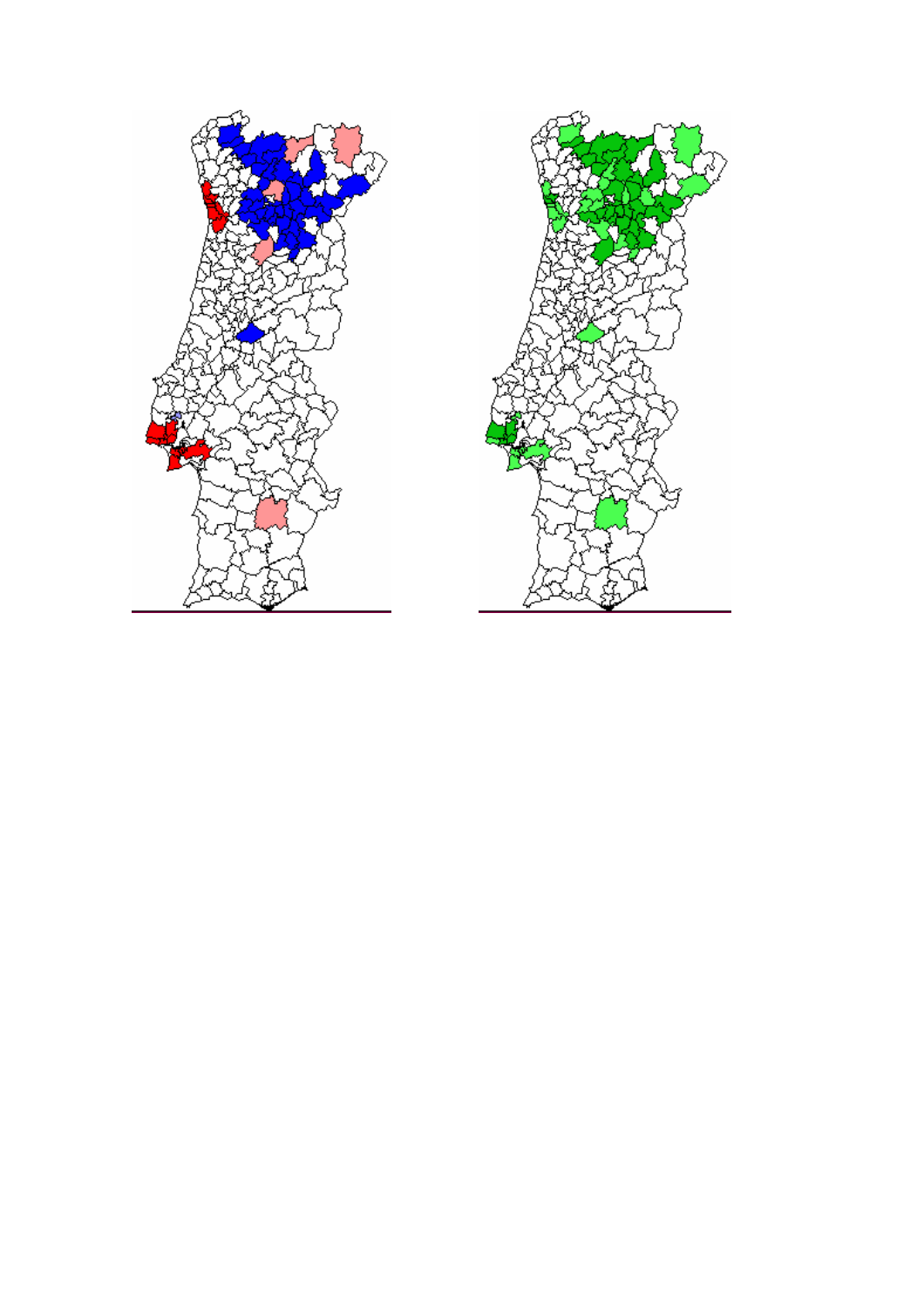Regression results **Novas construções (95-01) = f (Var\_procura) REGRESSION SUMMARY OF OUTPUT: ORDINARY LEAST SQUARES ESTIMATION**  Data set : **habpais3**  Dependent Variable : **NCT95\_01** Number of Observations: 275 Mean dependent var : 1666.79 Number of Variables : 2 S.D. dependent var : 2647.99 Degrees of Freedom : 273 R-squared : 0.259905 F-statistic : 95.8717 Adjusted R-squared : 0.257194 Prob(F-statistic) :1.34704e-019 Sum squared residual:1.42709e+009 Log likelihood : -2516.25 Sigma-square :5.22745e+006 Akaike info criterion : 5036.5 S.E. of regression : 2286.36 Schwarz criterion : 5043.74 Sigma-square ML :5.18943e+006 S.E of regression ML: 2278.03 ----------------------------------------------------------- ------------

| Variable<br>Probability | Coefficient | Std.Error | t-Statistic |
|-------------------------|-------------|-----------|-------------|
|                         |             |           |             |
| CONSTANT<br>0.0000000   | 1401.601    | 140.5078  | 9.975251    |
| VAR PROC<br>0.0000000   | 0.7220088   | 0.073739  | 9.791411    |
|                         |             |           |             |

#### **REGRESSION DIAGNOSTICS**

MULTICOLLINEARITY CONDITION NUMBER 1.215555 TEST ON NORMALITY OF ERRORS TEST DF VALUE PROB Jarque-Bera 2 9995.289 0.0000000

#### **DIAGNOSTICS FOR HETEROSKEDASTICITY**

| RANDOM COEFFICIENTS |    |          |      |
|---------------------|----|----------|------|
| TEST                | DЕ | VALUE    | PROB |
| Breusch-Pagan test  |    | 2541.474 |      |
| 0.0000000           |    |          |      |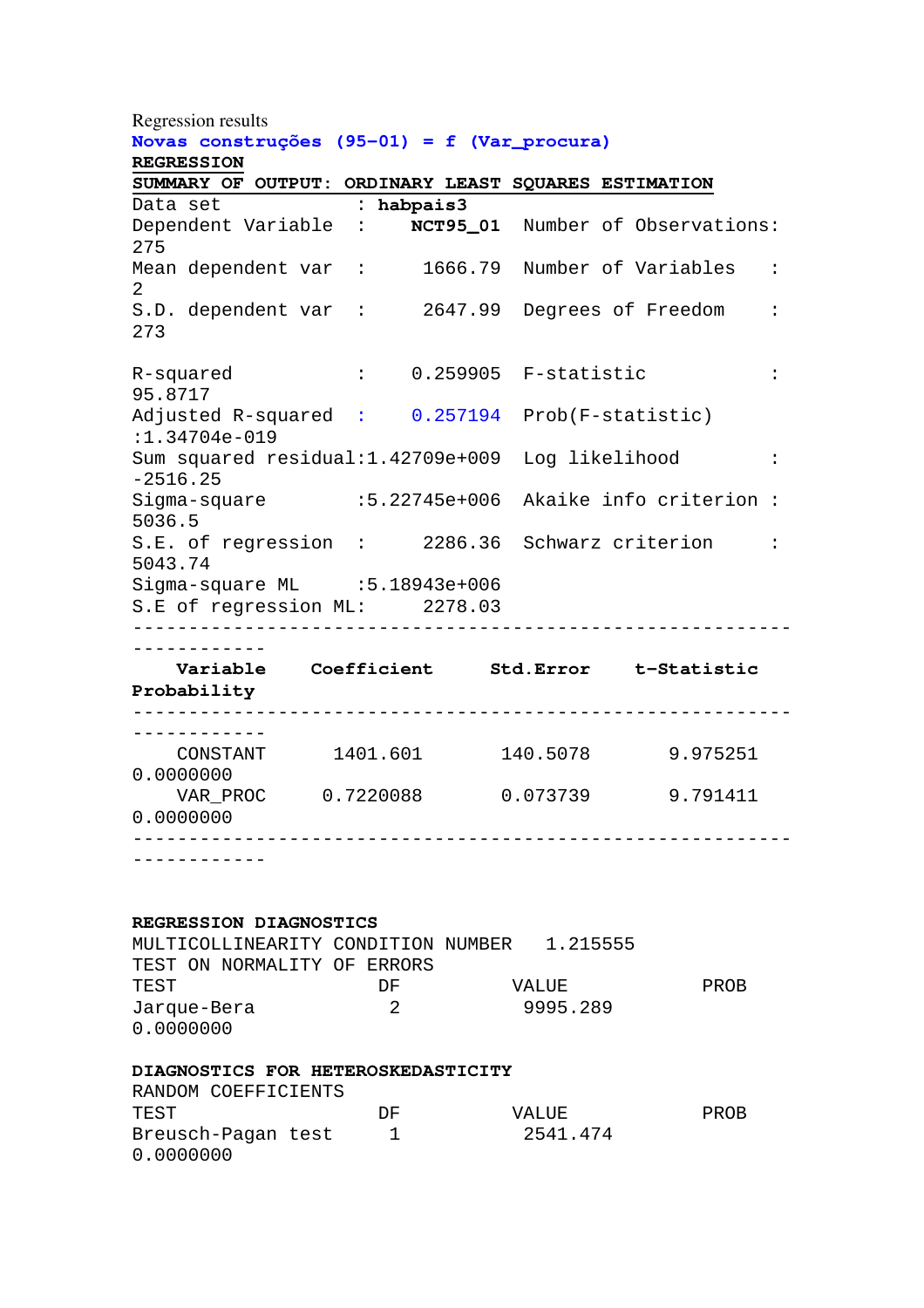Koenker-Bassett test 1 168.24 0.0000000 SPECIFICATION ROBUST TEST TEST DF VALUE PROB White 2 199.8673 0.0000000 ========================= END OF REPORT ==============================

# **Var\_Oferta = f(Poder de compra)**

| <b>REGRESSION</b>                                              |            |                                   |                |                                   |  |  |
|----------------------------------------------------------------|------------|-----------------------------------|----------------|-----------------------------------|--|--|
| SUMMARY OF OUTPUT: ORDINARY LEAST SQUARES ESTIMATION           |            |                                   |                |                                   |  |  |
| Data set                                                       |            | : habpais3                        |                |                                   |  |  |
| Dependent Variable : VAR_OFERTA<br>275                         |            |                                   |                | Number of Observations:           |  |  |
| Mean dependent var<br>2                                        | $\sim 100$ | 3546.19                           |                | Number of Variables               |  |  |
| S.D. dependent var : 5596.79<br>273                            |            |                                   |                | Degrees of Freedom                |  |  |
| R-squared<br>371.747                                           |            | $\therefore$ 0.576578 F-statistic |                |                                   |  |  |
| Adjusted R-squared : 0.575027<br>0                             |            |                                   |                | Prob(F-statistic)                 |  |  |
| Sum squared residual:3.64741e+009<br>$-2645.28$                |            |                                   | Log likelihood |                                   |  |  |
| Sigma-square<br>5294.56                                        |            | $:1.33605e+007$                   |                | Akaike info criterion:            |  |  |
| S.E. of regression : 3655.2 Schwarz criterion<br>5301.79       |            |                                   |                |                                   |  |  |
| Sigma-square ML :1.32633e+007<br>S.E of regression ML: 3641.88 |            |                                   |                |                                   |  |  |
| Variable<br>Probability                                        |            |                                   |                | Coefficient Std.Error t-Statistic |  |  |
| - - - - - - - - - - .<br>$CONSTANT$ $-6239.802$                |            |                                   |                |                                   |  |  |
| 0.0000000                                                      |            |                                   |                | 553.3475 -11.27646                |  |  |
| IPCC00<br>0.0000000                                            |            | 147.214                           | 7.635289       | 19.28074                          |  |  |
| ----------                                                     |            |                                   |                |                                   |  |  |

#### **REGRESSION DIAGNOSTICS**

MULTICOLLINEARITY CONDITION NUMBER 4.813156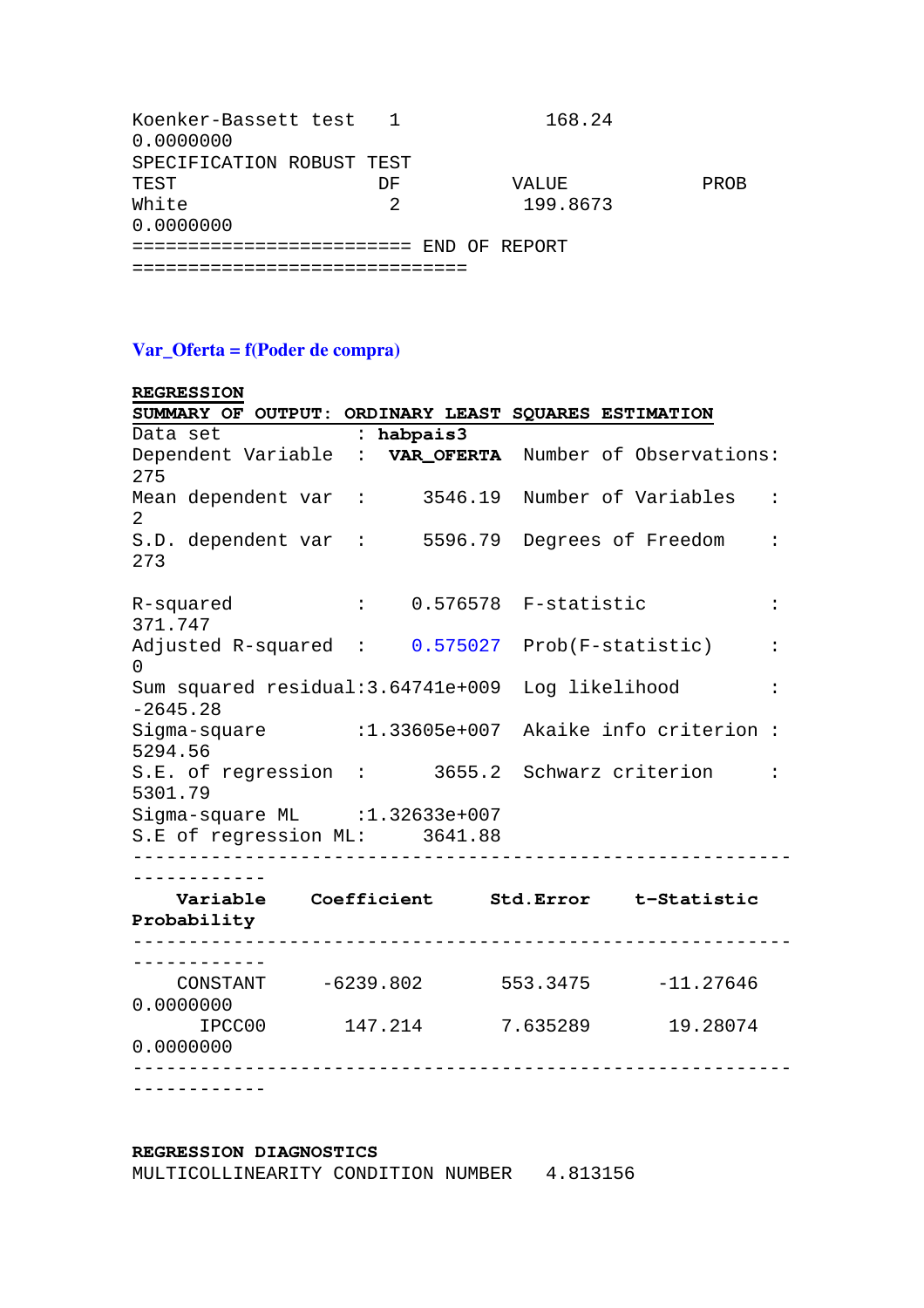TEST ON NORMALITY OF ERRORS TEST DF VALUE PROB Jarque-Bera 2 6264.294 0.0000000

#### **DIAGNOSTICS FOR HETEROSKEDASTICITY**

| RANDOM COEFFICIENTS               |    |                   |      |
|-----------------------------------|----|-------------------|------|
| TEST                              | DF | VALUE             | PROB |
| Breusch-Pagan test<br>0.0000000   |    | 169.1957          |      |
| Koenker-Bassett test<br>0.0001973 |    | 13.85629          |      |
| SPECIFICATION ROBUST TEST         |    |                   |      |
| TEST                              | DF | VALUE             | PROB |
| White                             | 2  | 24.1497           |      |
| 0.0000057                         |    |                   |      |
|                                   |    | OF REPORT<br>END. |      |
|                                   |    |                   |      |

# **Novas C\_01 = f (custo01)**

| <b>REGRESSION</b>                                         |                                 |                        |                         |                |
|-----------------------------------------------------------|---------------------------------|------------------------|-------------------------|----------------|
| SUMMARY OF OUTPUT: ORDINARY LEAST SQUARES ESTIMATION      |                                 |                        |                         |                |
| Data set                                                  | : habpais3                      |                        |                         |                |
| Dependent Variable : <b>CNFH01</b><br>275                 |                                 |                        | Number of Observations: |                |
| Mean dependent var :<br>2                                 | 369.12                          |                        | Number of Variables     | $\ddot{\cdot}$ |
| S.D. dependent var : 583.805<br>273                       |                                 |                        | Degrees of Freedom      |                |
| R-squared<br>93.5057                                      | $\mathbf{1}$ , and $\mathbf{1}$ | $0.255128$ F-statistic |                         |                |
| Adjusted R-squared : $0.252399$<br>$:3.27166e-019$        |                                 |                        | Prob(F-statistic)       |                |
| Sum squared residual:6.98152e+007<br>$-2101.34$           |                                 |                        | Log likelihood          |                |
| Sigma-square : 255733 Akaike info criterion :<br>4206.68  |                                 |                        |                         |                |
| S.E. of regression : 505.701 Schwarz criterion<br>4213.91 |                                 |                        |                         |                |
| Sigma-square ML : 253874                                  |                                 |                        |                         |                |
| S.E of regression ML: 503.859                             |                                 |                        |                         |                |
| Variable Coefficient Std.Error t-Statistic                |                                 |                        |                         |                |
| Probability                                               |                                 |                        |                         |                |
| CONSTANT -2481.967<br>0.0000000                           |                                 | 296.4162               | $-8.37325$              |                |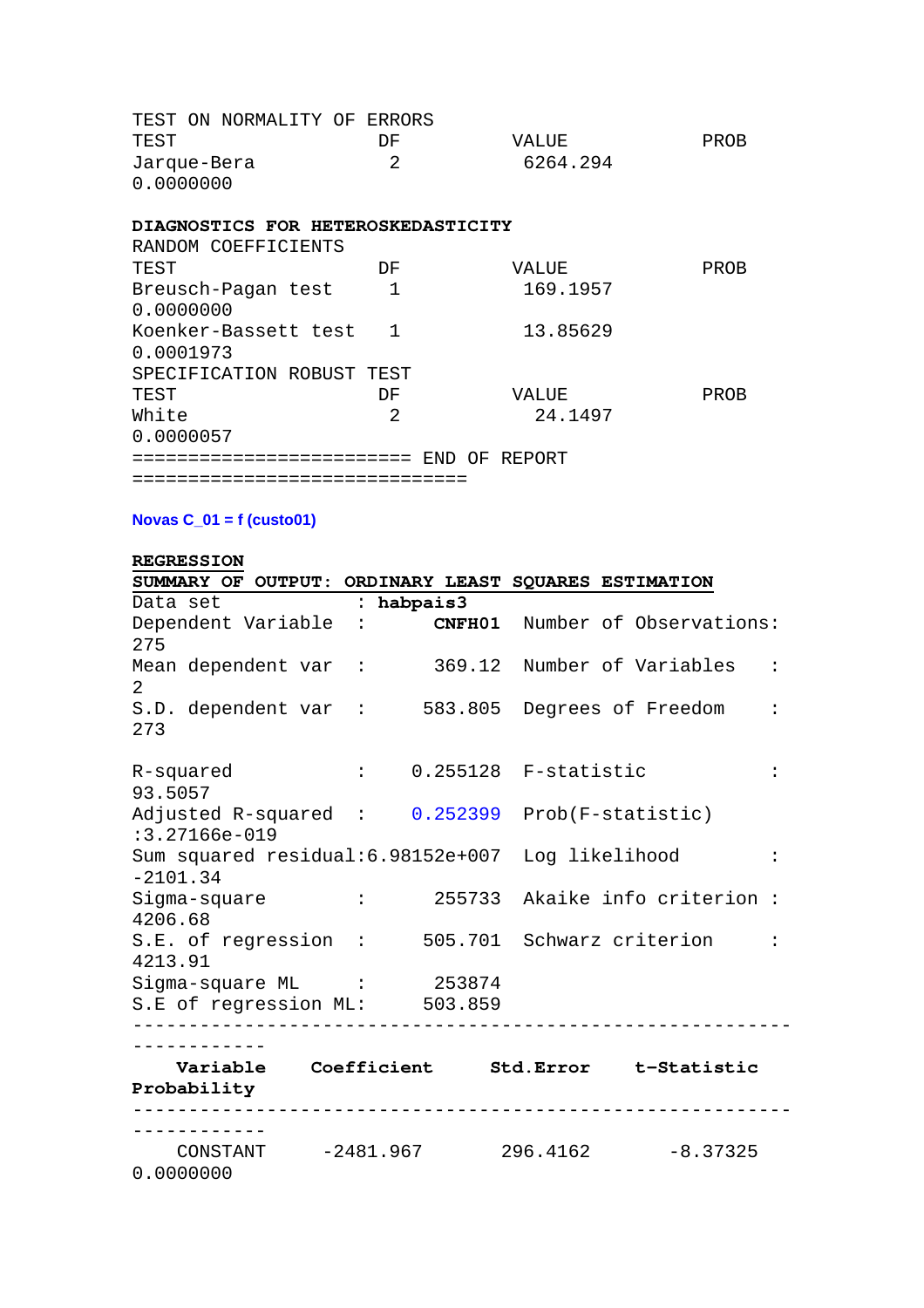|           | COST01 0.02968117 | 0.00306946 | 9.669835 |
|-----------|-------------------|------------|----------|
| 0.0000000 |                   |            |          |
|           |                   |            |          |
|           |                   |            |          |

## **REGRESSION DIAGNOSTICS**

| MULTICOLLINEARITY CONDITION NUMBER |    | 19.3888  |      |
|------------------------------------|----|----------|------|
| TEST ON NORMALITY OF ERRORS        |    |          |      |
| TEST                               | DF | VALUE.   | PROB |
| Jarque-Bera                        | 2  | 4042.279 |      |
| 0.0000000                          |    |          |      |

## **DIAGNOSTICS FOR HETEROSKEDASTICITY**

| RANDOM COEFFICIENTS       |    |                       |      |
|---------------------------|----|-----------------------|------|
| TEST                      | DF | VALUE                 | PROB |
| Breusch-Pagan test        |    | 31.35287              |      |
| 0.0000000                 |    |                       |      |
| Koenker-Bassett test      | 1  | 3.251856              |      |
| 0.0713426                 |    |                       |      |
| SPECIFICATION ROBUST TEST |    |                       |      |
| TEST                      | DF | VALUE                 | PROB |
| White                     | 2  | 45.04712              |      |
| 0.0000000                 |    |                       |      |
|                           |    | REPORT<br>OF.<br>END. |      |
|                           |    |                       |      |

# **Novas\_C\_01 = f (custo; poder de compra)**

| <b>REGRESSION</b>                                                                                                    |  |                |                                                 |                |  |
|----------------------------------------------------------------------------------------------------------------------|--|----------------|-------------------------------------------------|----------------|--|
| SUMMARY OF OUTPUT: ORDINARY LEAST SQUARES ESTIMATION                                                                 |  |                |                                                 |                |  |
| : habpais3<br>Data set                                                                                               |  |                |                                                 |                |  |
| Dependent Variable :<br>275                                                                                          |  | ${\tt CNFH01}$ | Number of Observations:                         |                |  |
| Mean dependent var :<br>3                                                                                            |  |                | 369.12 Number of Variables                      |                |  |
| 272                                                                                                                  |  |                | S.D. dependent var : 583.805 Degrees of Freedom |                |  |
| $\mathcal{L}^{\text{max}}_{\text{max}}$ . The set of $\mathcal{L}^{\text{max}}_{\text{max}}$<br>R-squared<br>74.0563 |  |                | $0.352555$ F-statistic                          | $\ddot{\cdot}$ |  |
| Adjusted R-squared : 0.347794 Prob(F-statistic)<br>$: 2.10682e - 026$                                                |  |                |                                                 |                |  |
| Sum squared residual:6.06836e+007 Log likelihood<br>$-2082.06$                                                       |  |                |                                                 |                |  |
| Sigma-square<br>4170.13                                                                                              |  |                | 223102 Akaike info criterion:                   |                |  |
| 4180.98                                                                                                              |  |                | S.E. of regression : 472.336 Schwarz criterion  |                |  |
| Sigma-square ML                                                                                                      |  | 220668         |                                                 |                |  |
| S.E of regression ML: 469.753                                                                                        |  |                |                                                 |                |  |